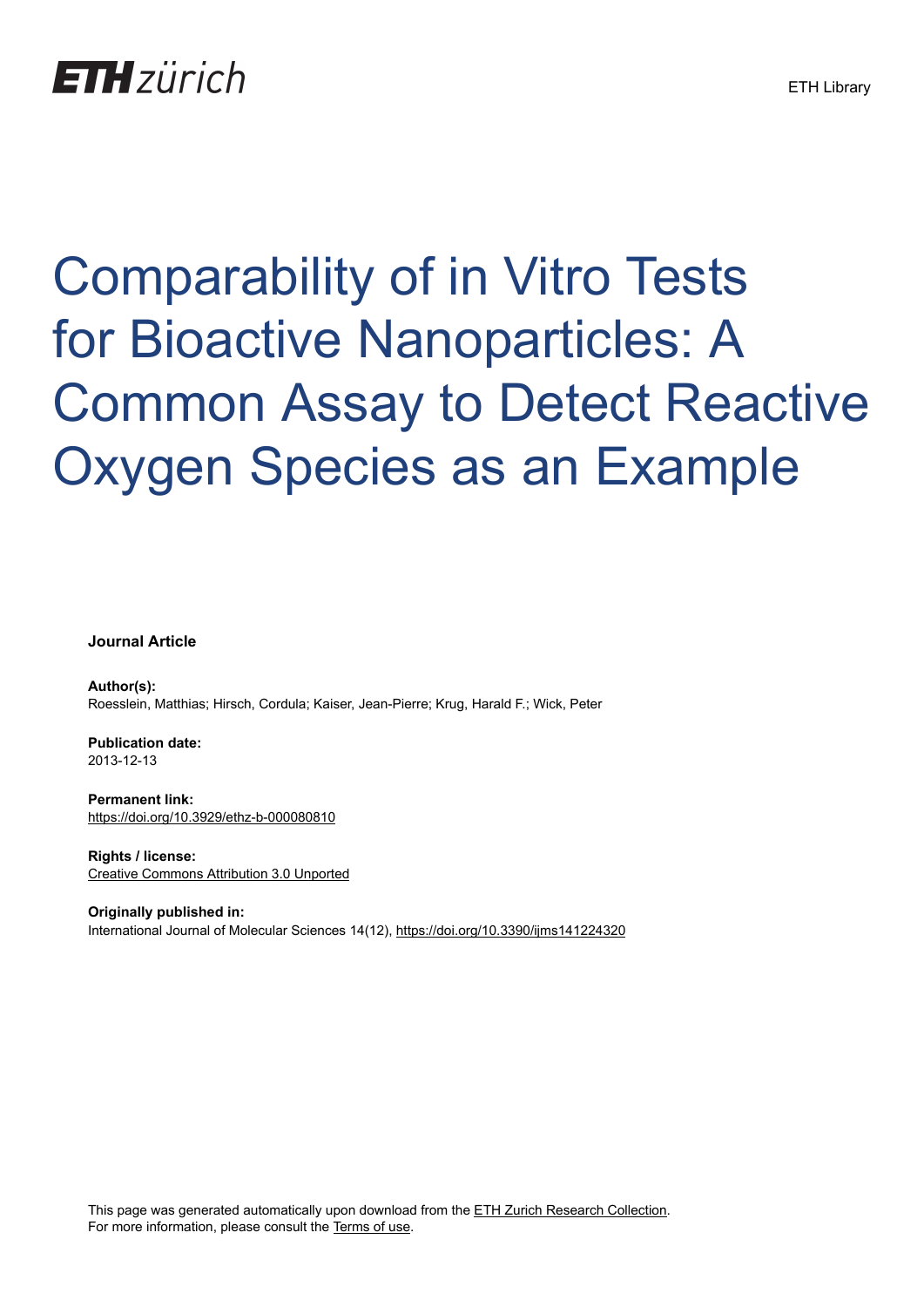International Journal of **Molecular Sciences ISSN 1422-0067**  www.mdpi.com/journal/ijms **OPEN ACCESS**

*Article* 

### **Comparability of** *in Vitro* **Tests for Bioactive Nanoparticles: A Common Assay to Detect Reactive Oxygen Species as an Example**

**Matthias Roesslein 1,†, Cordula Hirsch 1,†, Jean-Pierre Kaiser <sup>1</sup> , Harald F. Krug <sup>2</sup> and Peter Wick 1,\*** 

1 Empa, Materials-Biology Interactions Laboratory, Swiss Federal Laboratories for Materials Science and Technology, Lerchenfeldstrasse 5, CH-9014 St. Gallen, Switzerland; E-Mails: matthias.roesslein@empa.ch (M.R.); cordula.hirsch@empa.ch (C.H.); jean-pierre.kaiser@empa.ch (J.-P.K.)

<sup>2</sup> Empa, Head of Research Focus Area Health  $\&$  Performance, Swiss Federal Laboratories for Materials Science and Technology, Lerchenfeldstrasse 5, CH-9014 St. Gallen, Switzerland; E-Mail: harald.krug@empa.ch

**†** These authors contributed equally to this work.

**\*** Author to whom correspondence should be addressed; E-Mail: peter.wick@empa.ch; Tel.: +41-58-765-7684; Fax: +41-58-765-7499.

*Received: 23 October 2013; in revised form: 10 December 2013 / Accepted: 11 December 2013 / Published: 13 December 2013*

**Abstract:** The release of reactive oxygen species (ROS) during the electron transport of mitochondrial aerobic respiration is the major source of ROS. However, contact between cells and nanoparticles (NPs) can also induce release of ROS, leading to an imbalance towards the pro-oxidative state. At low levels of ROS production, cells initiate a protective response to guarantee their survival, but an excess of ROS can damage cellular compounds such as membranes and various organelles, or directly cause genotoxicity. Thus an elevated level of ROS is an important indicator of cellular stress and an accurate recording of this parameter would be very informative. ROS can be measured by various assays, but all known assays measuring and quantifying ROS possess certain weaknesses. The problems and challenges of quantitatively detecting ROS *in vitro* using the 2',7'-dichlorodihydrofluorescein (DCF) assay is discussed as an example. In addition, we debate the difficulties in finding a suitable and stable chemical reaction control for the DCF assay (or other ROS-detecting assays). As a conclusion, we believe that using 3-morpholinosydnonimine hydrochloride (Sin-1) as a ROS inducer in the DCF assay is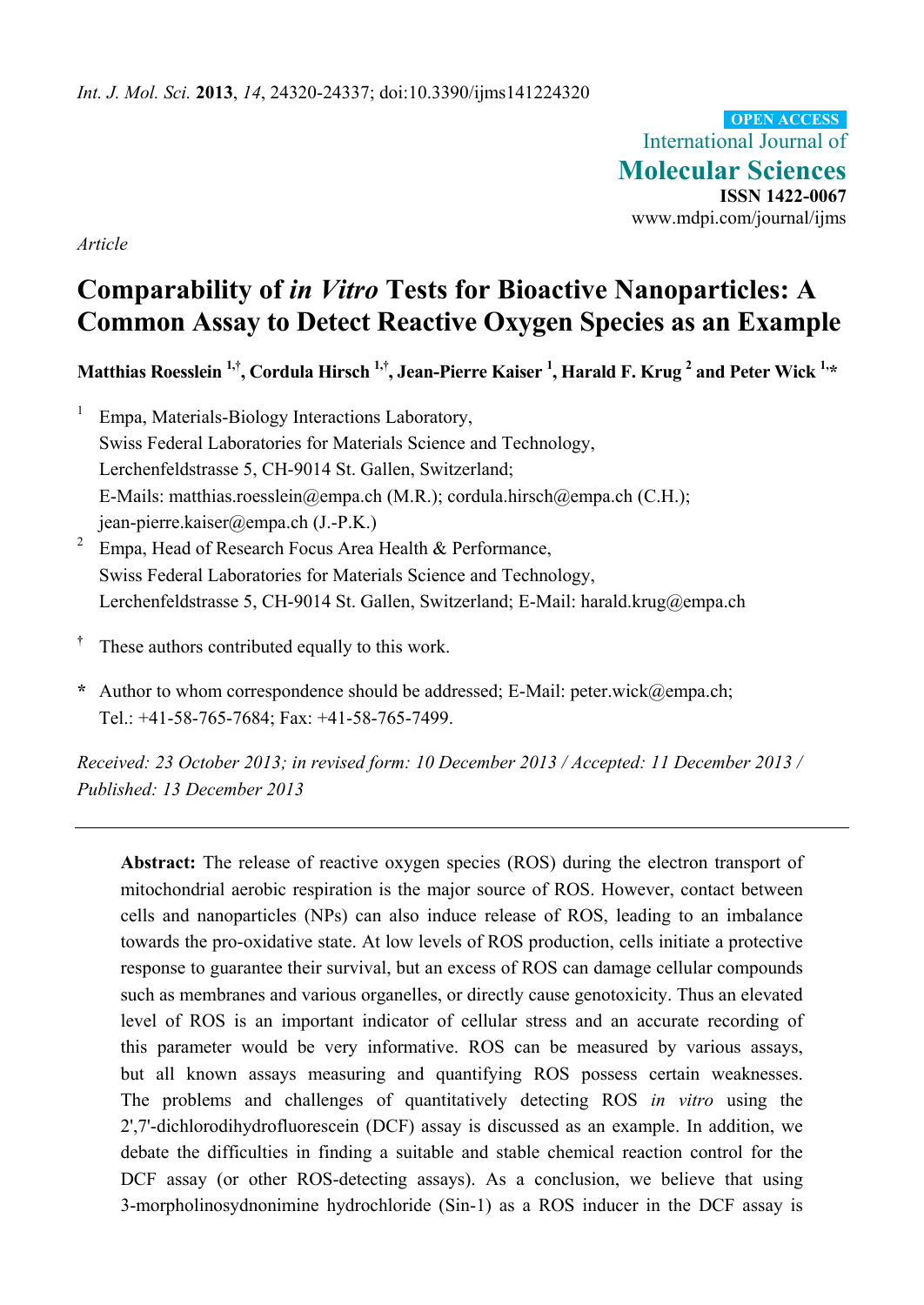feasible only qualitatively. However, a quantitative measurement of the absolute amount of ROS produced and a quantitative comparison between experiments is (at the moment) impossible.

**Keywords:** chemical reaction control; comparability; DCF assay; interference; nanoparticles; reactive oxygen species (ROS); Sin-1

#### **1. Introduction**

Nanoparticles (NPs) are materials with three external dimensions in the nanoscale range (1–100 nm). The characteristics of NPs are their small size, large surface area, and often completely different material properties compared to their micro-sized counterparts. Their large surface area confers the novel mechanical, electrical, thermal and optical properties of NPs [1]. Because of the widespread use of NPs in consumer products, technical applications, medical treatments, *etc.*, industrial production has increased tremendously in the past decade and public exposure to engineered NPs may increase in parallel.

A decrease in particle size can lead to an increase in the number of structural defects, as well as disruption of the well-structured electronic configuration of a material, which could establish specific surface groups that function as reactive sites [2]. Thus, the toxicity of NPs is at least partly related to the surface reactivity of the particle, which may also be relevant to health effects [2–5]. In addition, many of the NPs that are synthesized today are metallic, such as nanosilver or nanocopper, which under certain conditions release metal ions. The chemical properties of metal ions enable their uptake via the cell membrane's ion transporters [6,7]. It has been demonstrated that metal salts and metal ions, such as certain NPs with reactive sites on their surfaces, can induce oxidative stress through generation of reactive oxygen species (ROS) [8–15].

ROS is a collective term for different reactive molecules and free radicals derived from molecular oxygen. The most common ROS include superoxide anion  $(O_2)$ , hydrogen peroxide  $(H_2O_2)$ , hydroxyl radical (HO<sup>\*</sup>) and singlet oxygen ( ${}^{1}O_{2}$ ), all of which are more reactive than oxygen (O<sub>2</sub>) itself. The molecules are produced during the electron transport of mitochondrial aerobic respiration or by oxidoreductase enzymes and metal catalyzed oxidation. ROS are not only involved in the induction of cell death, but also regulate the expression of certain genes and are able to activate cell signaling cascades [16].

Another method of ROS generation involves NPs and their interaction with cells (either simple contact or internalization of NPs into cells). The catalytically active surface of the NP can generate an increased level of ROS as a fast response (Figure 1).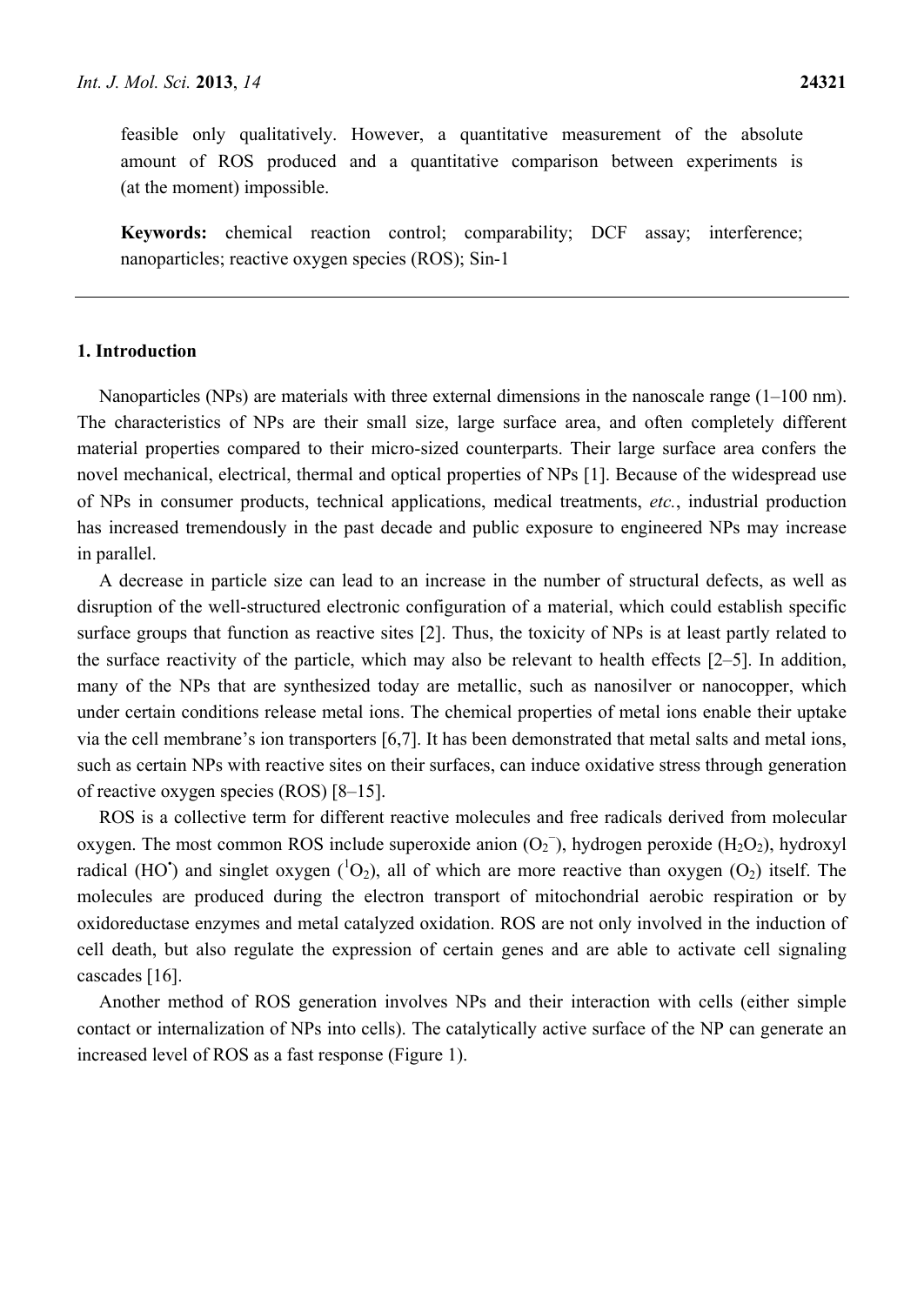**Figure 1.** Nanoparticle–cell interactions with a central role for reactive oxygen species (ROS). Summary of possible cellular reactions taking place after nanoparticles (NPs) interact with cellular systems.



At low levels of ROS production, cells initiate a protective response to promote their survival. This can induce transcription factors, such as Nrf2, which increase the antioxidant defense of the cells, leading to removal of excess ROS and thereby to detoxification. ROS generated at low frequency are easily neutralized by antioxidant defenses, such as glutathione (GSH) and antioxidant enzymes, which balance the production and destruction of ROS. An imbalance toward the pro-oxidative state is often referred to as oxidative stress [17].

Under conditions of excess ROS production, the natural antioxidant defenses may be overwhelmed and at higher levels of ROS the protective response is overtaken by inflammation and cytotoxicity. Inflammation is initiated through the activation of pro-inflammatory signaling cascades, such as mitogen-activated protein kinase (MAPK) and nuclear factor κB (NFκB) [2,18]. An excess of ROS can cause apoptosis. NFκB inhibits apoptosis by up-regulating several anti-apoptotic genes [19].

Activated transcription factor NFKB stimulates the production of inflammatory cytokines (e.g., tumor necrosis factor alpha (TNF- $\alpha$ ), interleukin (IL-x)). The release of cytokines has the potential to cause inflammation under *in vivo* conditions and can ultimately promote the development of diseases (fibrosis, cancer, apoptosis, and necrosis) [20]. The formation of free radicals at the surface of NPs or by metallic ions is according to Donaldson *et al.* responsible for damaging supercoiled DNA [20]. Thus an increased level of ROS can be directly genotoxic. Furthermore, it has been reported that higher levels of released ROS lead to cellular constituents, such as membranes, proteins, lipids *etc.*, being attacked.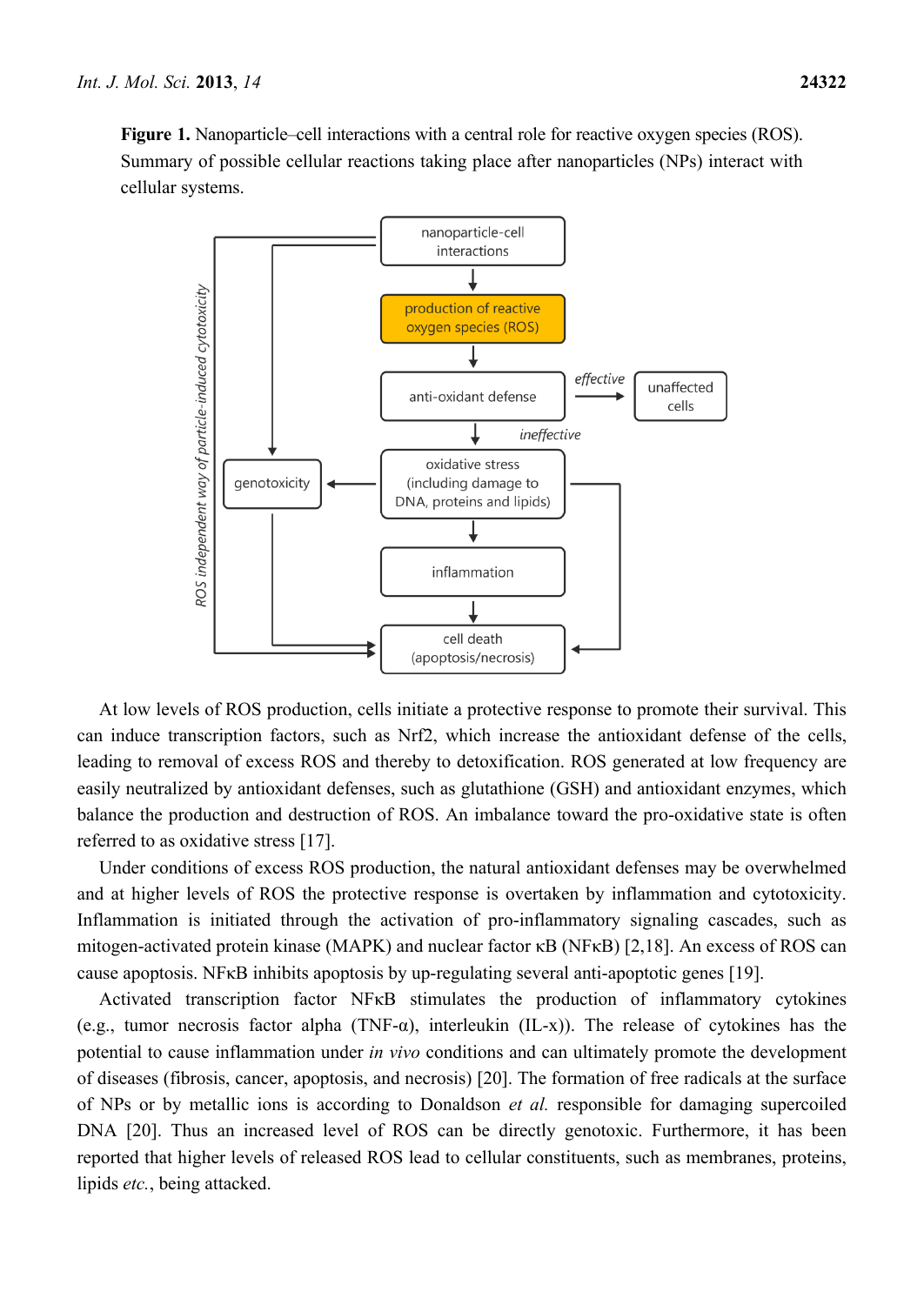ROS are produced by all cell types and serve as important messengers for both intra- and intercellular communication [21]. With respect to intracellular signaling,  $H_2O_2$  is the most interesting candidate, whereas nitric oxide (NO<sup>\*</sup>) is involved primarily in intercellular signaling [22]. ROS molecules are highly reactive and interact with various molecules. This lack of specificity makes the search for a specific biomarker of a discrete ROS molecule nearly impossible [22]. Nowadays, ROS are measured by various assays, but unfortunately all known tests have their limitations. The most popular tests for estimating the level of ROS in *in vitro* systems are colorimetric, fluorescent or chemiluminescent dyes (e.g.,  $2^1$ , 7'-dichlorodihydrofluorescein-diacetate (H<sub>2</sub>DCF-DA) assay or NO<sup>•</sup> assay), as well as methods using electron spin resonance (ESR), and assays such as glutathione peroxidase or lipid peroxidation.

Our aim is to provide a short overview of the most frequently used ROS assays. A further goal is drawing attention to the difficulty of finding an appropriate and stable chemical reaction control for ROS-detecting assays. We discuss as an example the use of 3-morpholinosydnonimine (Sin-1) as a ROS inducer in the DCF assay. The use of Sin-1 is a catch-22 situation and as a consequence it is still impossible to quantitatively measure the amount of released ROS.

#### *1.1. Brief Description of the Different Assays and Their Weakness*

#### 1.1.1. Fluorescent and Chemiluminescent Assays

The measuring of HO' is generally performed with fluorogenic or chemiluminogenic substances, which serve as hydrogen donors. The commonly used substrates for these types of assays are H2DCF-DA [19], homovanillic acid [23], and AmplexRed [24]. Unfortunately, a number of these fluorogenic substrates can only efficiently detect the cellular peroxides in the presence of a peroxidase (e.g., horseradish peroxidase, HRP) or a transition metal [25,26]. The HRP or transition metal decomposes the peroxides to radicals, which are able to react with the dye. However, the use of HRP in the assay can lead to incorrect results, because cellular compounds, such as thiols can serve as a substrate for HRP and thus affect the fluorescence by either enhancing or quenching the signal [22].

The oxidation of  $H_2$ DCF has been used quite extensively for the quantitation of different types of ROS [26–29]. H<sub>2</sub>DCF is applied as H<sub>2</sub>DCF-DA, which is taken up by the cell, where unspecific esterases cleave the lipophilic groups, resulting in a charged compound. Oxidation of  $H<sub>2</sub>DCF$  by ROS converts the molecule to DCF, which is fluorescent. It is important that the test is done in a medium free of serum (e.g., Hank's buffered salt solution; HBSS), because serum contains endogenous esterases, which will cleave the ester group of H<sub>2</sub>DCF-DA. The active dye in the medium will react with oxidizing compounds, which will influence the measurement result [26]. Deacetylated  $H<sub>2</sub>DCF$  is sometimes retained intracellulary [28,30] allowing measurement of specifically intracellular ROS production. However, some leakage of the dye is possible  $[26]$ , leading to non-ionic  $H_2DCF$  molecules accumulating in the medium, where it is free to interact with oxidants and can undergo extracellular reactions.  $H_2DCF$ , like many other fluorescent substrates, is not highly specific, which can be an advantage in assays where different types of ROS are produced or in assays where a certain nanocompound induces the release of unknown ROS. Furthermore, DCF has a high fluorescence quantum yield and hence is detectable by fluorescence spectroscopy.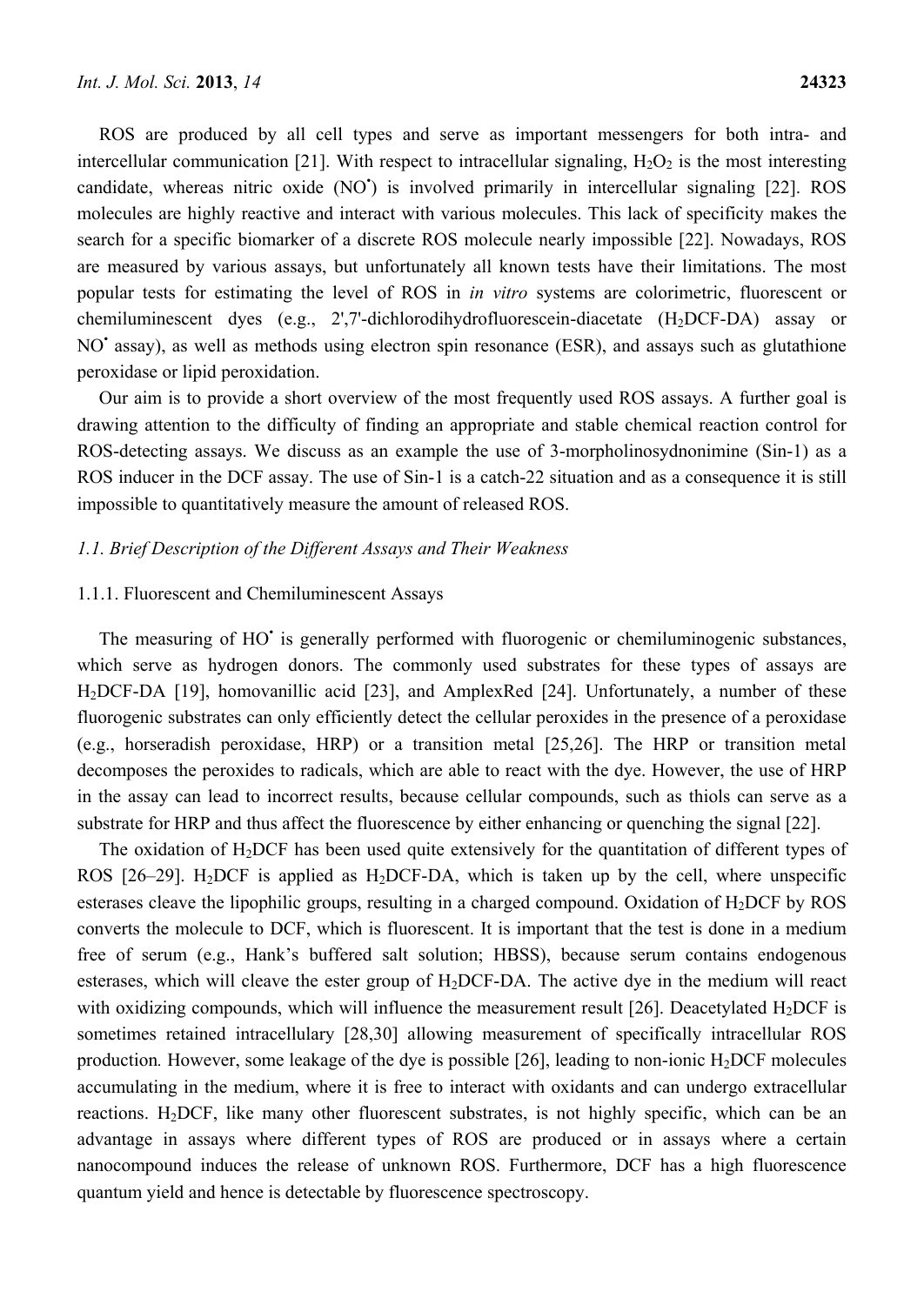#### 1.1.2. Nitric Oxide Assay

Dihydrorhodamine (DHR) is another frequently used substrate for measuring reactive molecules and free radicals, such as nitric oxide (NO'), peroxynitrate (ONOO ) or hydroxyl radicals (HO ). In this assay, the reduced dye, DHR, is oxidized by ROS, respectively by free radical oxidants derived from them, to its corresponding fluorescent product, rhodamine [31]. This test also has its limitations. The oxidative conversion of DHR to rhodamine is mediated by an intermediate DHR radical, which is usually further oxidized by oxygen to yield a stable fluorescent product. The reaction of the intermediate DHR radical can cause an artificial enhancement of the fluorescent signal intensity [28]. Further, the DHR conversion is not very specific because DHR reacts with NO', as well as with superoxide and several other oxidants.

#### 1.1.3. Electron Spin Resonance Assay

ESR, also known as the electron paramagnetic resonance technique, is the only technique that allows the measurement of free radicals, such as  $HO^*$  and superoxide  $(O_2^-)$ . Unfortunately, only fairly unreactive radicals can be detected with this technique. Reactive radicals do not accumulate to levels that are sufficiently high to allow detection [26]. Highly reactive radicals can be converted to relatively stable radicals by the spin-trapping technique [32]. A five-membered-ring nitron derivative, 5,5-dimethyl-1-pyrroline-*N*-oxide (DMPO), is widely considered to be the most powerful spin-trapping reagent [33]. ESR can then readily detect the more stable species. DMPO is commonly used for *in vitro* studies of living cells, but DMPO is cytotoxic at high concentrations, which is limiting its use [33]. Another limitation of the spin-trapping method is that a free radial can react immediately with a molecule other than the spin-trapping agent. Thus the spin-trapping adduct will not be generated and hence it is not detectable by ESR. A further drawback of the ESR method is reacting of the generated spin adduct with a reducing agent (if present) and its potential neutralization [33]. The relatively high cost of the equipment is another downside of this method [34].

#### 1.1.4. Glutathione Peroxidase Assay

Glutathione (GSH) is a three-amino-acid peptide, active in a non-enzymatic oxidant defense mechanism, which serves to detoxify peroxides and to regenerate a number of important antioxidants [22]. Different colorimetric and fluorescent-based assays are available to measure the amount of GSH/GSSG in *in vitro* cultures. GSH is regenerated from its oxidized form (GSSG) by the action of a NADPH-dependent reductase [22], which can influence the measurement results and the GSSG concentration might be underestimated.

#### 1.1.5. Lipid Peroxidation Assay

Lipid peroxidation is a ROS-mediated process by which polyunsaturated fatty acids undergo peroxidation, producing α, β-unsaturated aldehydes such as malondialdehyde (MDA) [35]. In contrast to other radical scavenging assays, the lipid peroxidation assay can evaluate test compounds in the presence of other antioxidants, iron and radicals [34]. Lipid peroxidation is one of the most widely used indicators of free radical formation. The previously described assays  $(H<sub>2</sub>DCF, NO, and ESR)$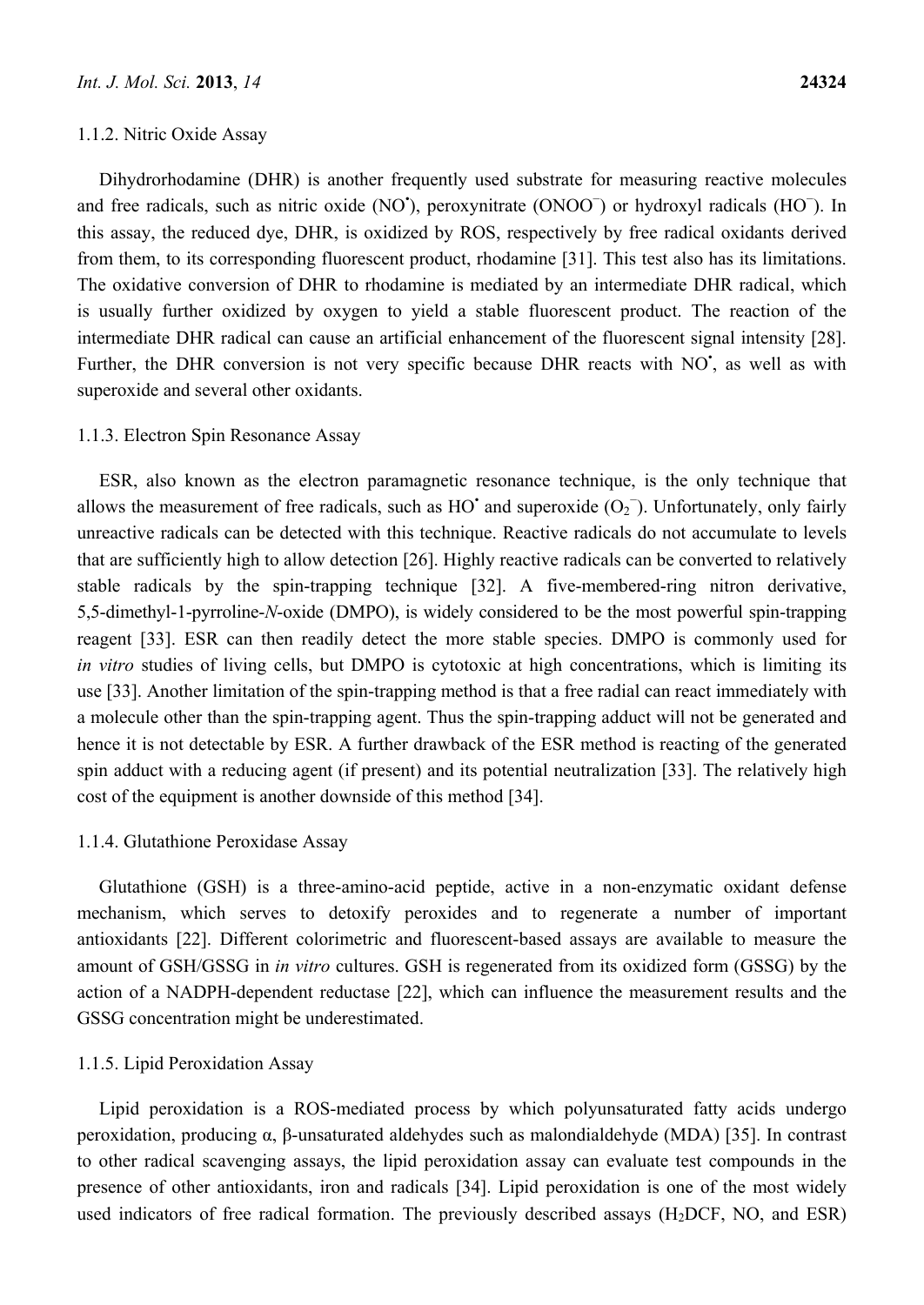directly measure the free radicals, whereas the lipid peroxidation assay does not measure released radicals, rather it measures the amount of oxidized fatty acids, which correlates with the amount of released radicals. Measurement of lipid peroxidation is generally done by detecting MDA generated from the decomposition of lipid peroxidation products. The big problem is that this method is not necessarily specific to MDA [36]. Various compounds have a similar absorption maximum as MDA, which leads to an overestimation of the MDA values [37]. Progress in mass spectrometry (MS) has prompted the development of more accurate and sensitive methods for various lipid peroxidation products [32]. One considerable advantage of MS-based methods is the ability to identify individual lipid species targeted by ROS and to detect the various oxidative products formed [32,38].

#### *1.2. General Weakness in the Measurement and Quantification of ROS*

All assays for measuring ROS possess a certain weakness, as discussed. In addition, all the assays are prone to numerous artifacts resulting from sample preparation or from the analytical method itself. Organic solvents, such as dimethyl sulfoxide (DMSO) or ethanol, which are used to dissolve the test compounds, are another difficulty that all tests have in common. DMSO and ethanol are powerful hydroxyl scavengers [34], which could lead to an underestimation of the amount of ROS produced. In addition, it is essential to evaluate the test compounds. Appropriate control samples are very important, because the results can be altered by various reactions taking place in the culture medium or by cell culture processes themselves that may lead to oxidative stress [21,26]. In several studies using H2DCF-DA to detect ROS, 3-morpholinosydnonimine hydrochloride (Sin-1) was used as the chemical reaction control [39–44]. Unfortunately, Sin-1 (as with any other ROS-inducing compound used as a chemical reaction control) is chemically unstable and so the amount of oxidized  $H<sub>2</sub>DCF$  varies considerably. As a consequence, any chemically unstable positive control will cause greatly varying intensities of the fluorescent signals in different independent experiments. It is this lack of a reliable fluorescent signal, obtained from a chemical reaction control, that prevents quantification of the effects (*i.e.*, ROS production) of a given unknown compound (*i.e.*, NP).

#### **2. Results and Discussion**

Four basic concepts [45] (*i.e.*, validation, quality management system, as outlined in ISO 17025 (2005) (Ref ISO17025(2005)) in detail, measurement uncertainty [46,47] and traceability [48]) all have to be thoroughly implemented and functioning for each assay method to achieve reliable and comparable results. If one of the concepts is not functioning, then comparability of results between and within laboratories is impossible. In the case of assays detecting ROS, it is traceability that fails, as we describe below for the DCF assay as an example.

#### *2.1. Traceability as One of the Four Factors in Achieving Comparability*

Outside the field of measurement science, the concept of traceability is often not well understood, despite being a precondition for comparing results within and between laboratories. We elaborate this concept for the DCF assay investigating the bioactivity of NPs and also highlight the serious difficulty of establishing it by comparing 24 individual experiments (see Section 2.1.2.). We also enumerate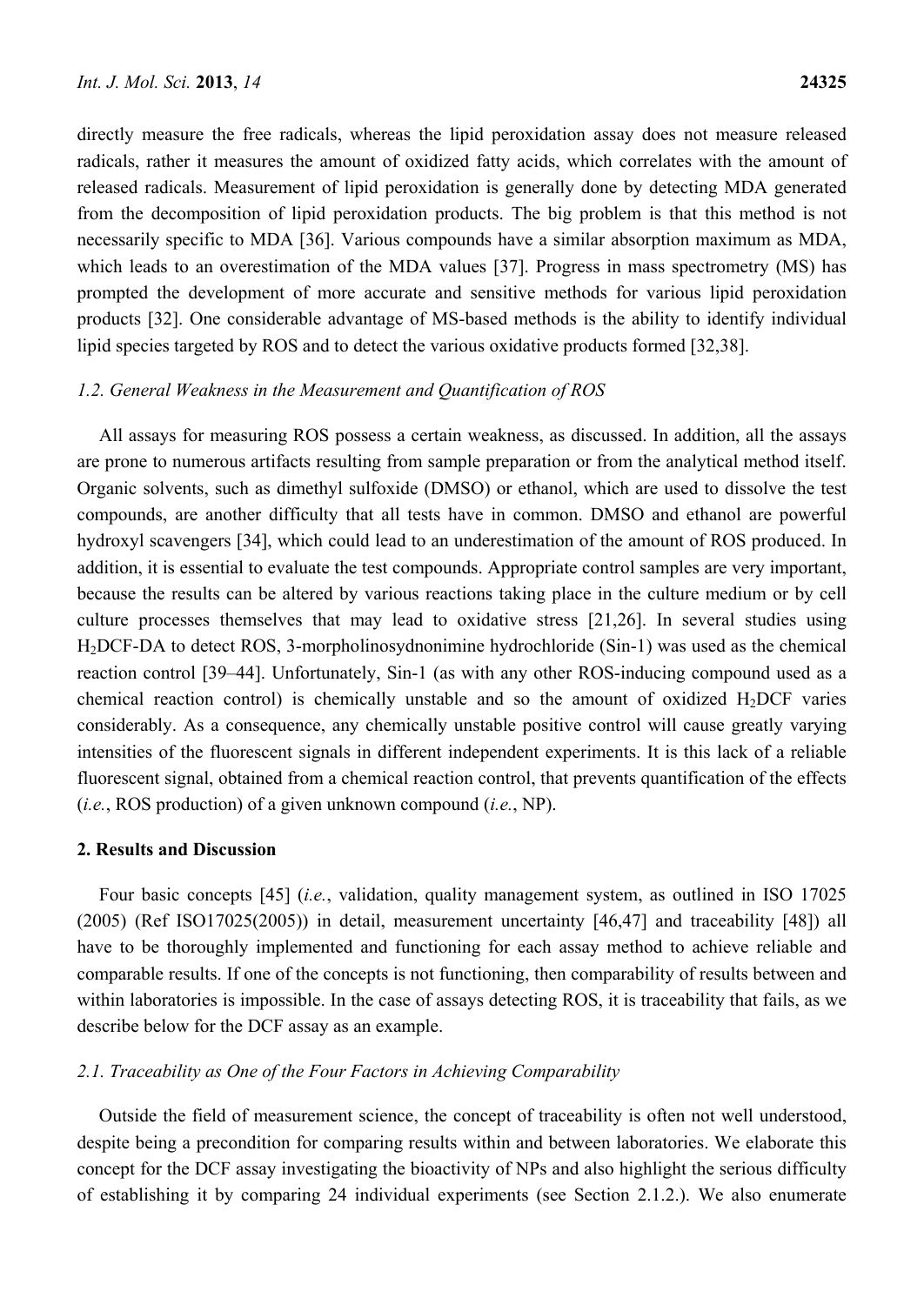some aspects of the different chemical reaction controls that can reliably detect potential interference between NPs and the assay itself.

2.1.1. Establishing Traceability for the DCF Assay: Theoretical Considerations

The principle of traceability demands, as a precondition, a clear and unambiguous definition of the measurand, which is the "quantity subjected to measurement" [47]. In the case of the DCF assay, the quantity of interest is the measured intensity of fluorescence from the DCF dye that has been oxidized by ROS in the cells. However, the system detects the total fluorescent signal of all generated DCF dye and because further reactions with other compounds in the assay system can also oxidize  $H_2DCF$ , additional elaborate chemical reaction controls have to exclude any such interference.

**Figure 2.** (A) Results  $y_1$  and  $y_2$  of the test sample  $x_1$  and of the test sample  $x_2$  cannot be compared, because no internal measurement scale establishes traceability; (**B**) The chemical reaction control sample  $x_0$  introduces an internal reference scale that enables the comparison of result  $y_1^*$  with  $y_2^*$ .  $(f_1, f_2, g_1)$  and  $g_2$  are the common symbols of a mathematical formula. In this case, they represent the equation of the measurement that relates to the test sample  $x_1$  with  $x_2$ . Besides this, they relate to all other major effects in a mathematical form (model) with the measurand, which is the quantity to be measured).



Actual traceability is established by introducing a measurement scale that allows comparison of results [48]. Currently, it is not feasible to directly measure the amount of NPs interacting with a cell, so an indirect measurement scale uses the amount of NPs applied to the assay as a practicable alternative. This considerably affects the minimal set of parameters characterizing the NPs. Besides direct physical measures, such as chemical composition, diameter, shape and morphology *etc.*, indirect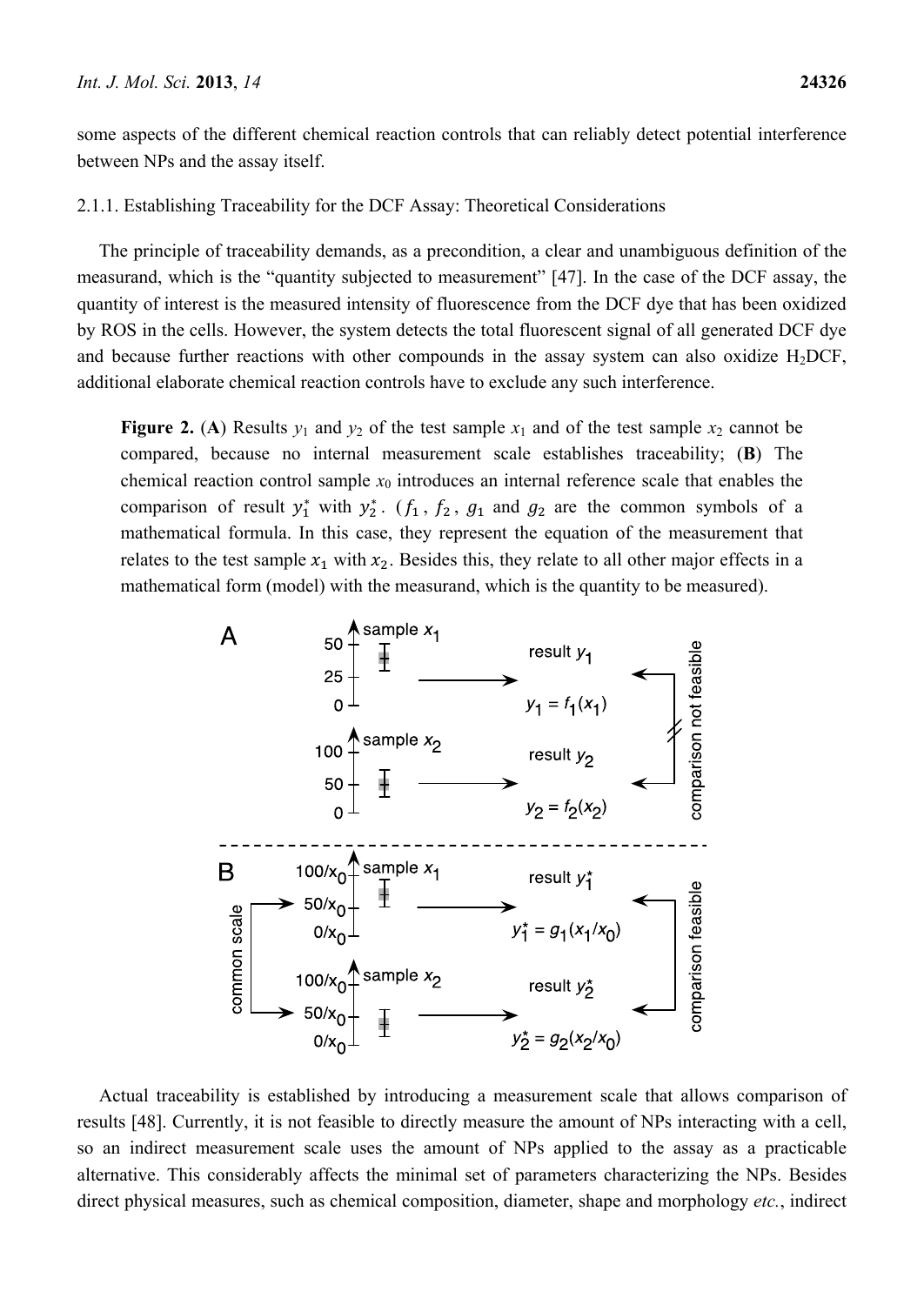physical chemical properties, such as the degree of agglomeration/aggregation under experimental conditions, protein coating and surface charge, have to be known before the measurement scale for the NPs can be described with enough validity. All these parameters define a measurement scale describing the amount of "available" NPs that can interact with cells. Furthermore, our current knowledge of the interactions between NPs and cells is limited and therefore, prediction of the size of a bioactive reaction is not feasible. Even a small change in one of the many parameters describing NPs can cause considerable effects in cells (Figure 2A). The ever present batch-to-batch variability in NP production prevents creation of a stockpile of homogeneous NPs. Therefore an alternative approach has to be found to establish a measurement scale within the assay.

Figure 2B shows an alternative solution. The chemical reaction control is used not just as a 100% effect control, but also as a calibrator in a concentration series. This allows rigorous assessment of the assay's performance by determining the  $EC_{50}$  in each measurement round. With that, we establish traceability between different measurements over time and space, because  $EC_{50}$  results can be compared for the chemical reaction controls  $(x_0$  in Figure 2B) of each experiment. If the  $EC_{50}$  results are in agreement, then we know that the assay is fully functional and so comparison of the results for NPs is feasible. Otherwise, if there are significant differences in the  $EC_{50}$  results of the chemical reaction controls, we know that there are some sources of errors or even blunders in the different experiments, which have to be investigated and detected before any further comparison of results can take place.

When a concentration series is prepared from the positive control, its chemical properties need to satisfy more stringent requirements. The chemical compound used should be of known purity and composition, chemically stable, easily weighable and readily available. Such a chemical compound is cadmium sulfate  $(CdSO<sub>4</sub>)$ , which is often used for acute toxicity assays such as  $3-(4,5$ -dimethylthiazol-2yl)-2,5-diphenyltetrazolium bromide (MTT) or 3-(4,5-dimethylthiazol-2-yl)-5-(3-carboxymethoxy phenyl)-2-(4-sulfophenyl)-2*H*-tetrazolium inner salt (MTS). CdSO<sub>4</sub> is a white and easy weighable powder of known high purity, and can be dried if necessary. As the cadmium ion causes the acute toxic reaction, it is also inherently chemically stable.

Finding a suitable and chemically stable positive control for the DCF assay (or other ROS-detecting assays) has proven very difficult. ROS-inducing compounds are very short-lived species because of their radical nature. As such, their chemical precursors that are used practically as chemical reaction controls (e.g.,  $H_2O_2$  or Sin-1) must also exhibit considerable reactivity to produce the desired radical species (NO<sup>\*</sup>, NO<sub>3</sub><sup>-</sup> etc.). As an example, Sin-1 releases NO to spontaneously form peroxynitrite (ONOO<sup>-</sup>) when it is in solution [27]. Because the preparation of a dilution series takes time, a certain amount of Sin-1 will spontaneously decompose and will no longer be available for the induction of ROS in the cellular system. Accordingly, the actual concentration of the chemical reaction control is unknown after it has been added to the *in vitro* assay. Even for freshly prepared stock solution, the concentration will vary with the time taken to prepare the solution and then dilute it to the required concentrations.

This aspect causes great uncertainty about the concentration series of the chemical reaction control and hence a reliable and reproducible  $EC_{50}$  value cannot be determined. Lacking traceability, no direct quantitative comparison of any result is feasible. The extent of the concentration uncertainty also determines the usability of the DCF assay even as a qualitative measure of ROS activity as "severe",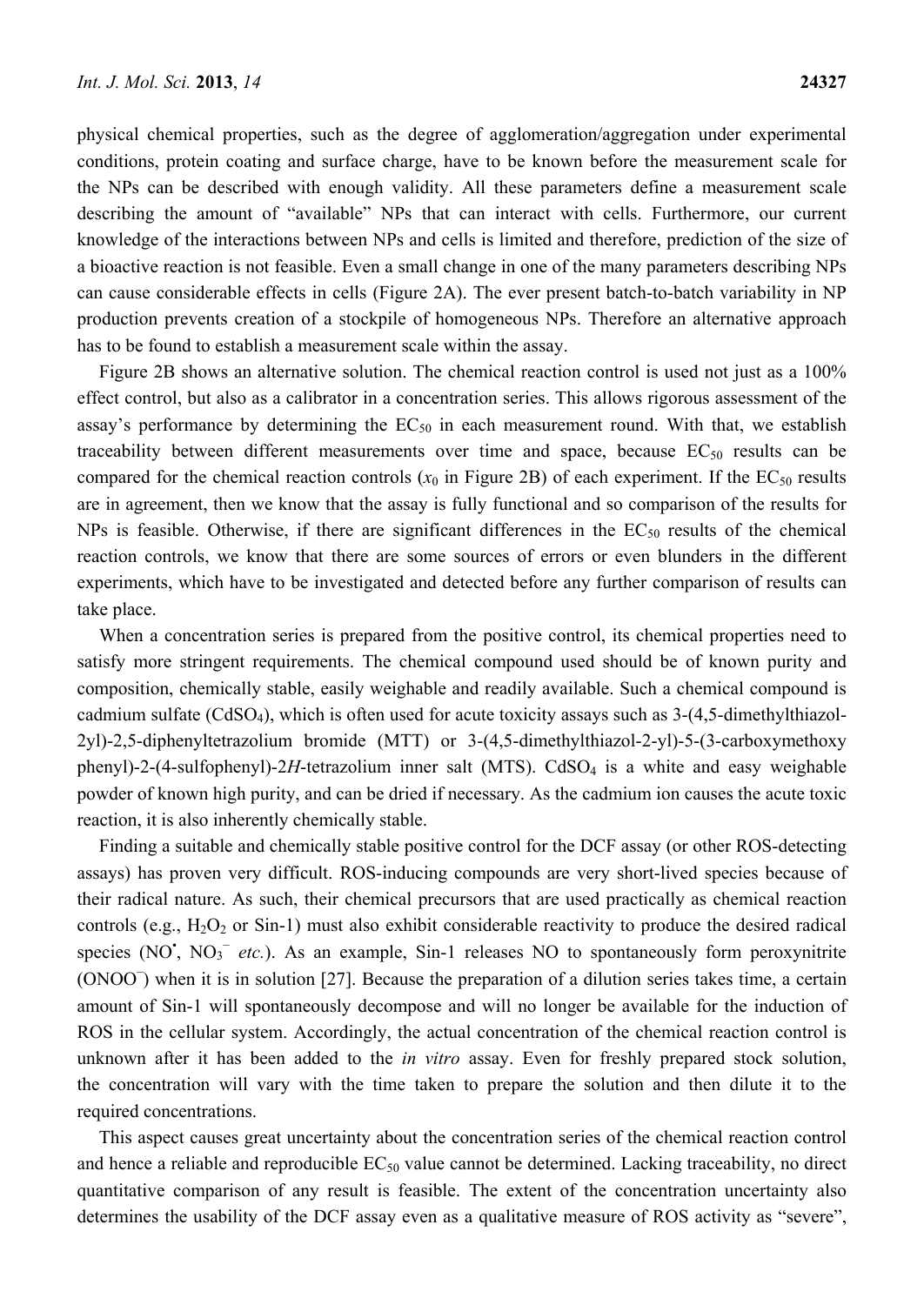"medium" or "light". The lack of any chemically stable compound that can be used to generate any functional concentration series demands an alternative solution. On a qualitative level, at least, several readily available and suitable NPs that induce a range of ROS reactions in the DCF assay could be used to create a semi-quantitative ladder from "light" to "medium" to "severe" effects. Thus, the level of ROS production by an unknown NP could be gauged as lying between the "light" and "medium" reactions caused by two well-characterized NPs. Such NPs need to fulfill the criteria of a reference material and need to be available on a larger scale, because with each DCF assay part of this stock will be used up.

Beside this, any interference by the investigated NP with the DCF chromophore will further hinder the traceability chain by quenching the fluorescent signal. This demands a correction for the loss of signal in the equation of the measurand. Moreover such a quenching behavior does often not display a linear relation with the concentration of the NPs. Hence the overall uncertainty of the assay measurement is increased additionally disabling any quantitative statement. Also the proposed semi quantitative ladder needs to be tested for the effect of the interference, as soon as this ladder becomes available.

#### 2.1.2. Establishing Traceability for the DCF Assay: Practical Experiments Using Sin-1 as a Potential Chemical Reaction Control

Our initial experiments were carried out using a shortened dilution series of Sin-1 (10 µM, 100 µM, 1000 µM) (Figures 3A and 4A). Figure 3A shows 15 independent experiments performed over a time frame of almost two years. At a concentration of 10 µM Sin-1, a considerable amount of ROS can already be detected in every single experiment. However, relative fluorescence values varied between approximately 360 arbitrary units (a.u.) (Experiment 10) and 2200 a.u. (Experiment 1). Besides that, dose dependency is only obvious from 10 to 100 µM Sin-1 and only in some experiments (e.g., Experiment 10), while in other cases (e.g., Experiment 4) the maximum values are already reached at 10 µM of Sin-1. We investigated Sin-1 cytotoxicity using the MTS (3-(4,5-dimethyl-2-yl)- 5-(3-carboxymethoxyphenyl)-2-(3-sulfophenyl)-2*H*-tetrazolium) cell viability assay (Figure 3C). Even though microscopic inspection revealed morphological changes of cultures treated with 1000 µM Sin-1 no cytotoxicity could be detected at this concentration; not even after 24 h of incubation (Figure 3C). To match Sin-1 concentrations of cell-free (see Figure 4B and Experimental Section) and cellular experiments we reduced the Sin-1 concentrations in subsequent experiments to 5  $\mu$ M, 50  $\mu$ M and 500 µM. This reduction also allowed us to elucidate whether or not the observed morphological changes account for the reduced fluorescence values in 1000 µM Sin-1 treated samples. However, there was still no further increase in fluorescence intensity measureable between 50 and 500 µM. Values measured after treatment with 5  $\mu$ M Sin-1 varied between 40 and 550 a.u. Thus, reducing the Sin-1 concentration offered no improvement in terms of quantitative traceability.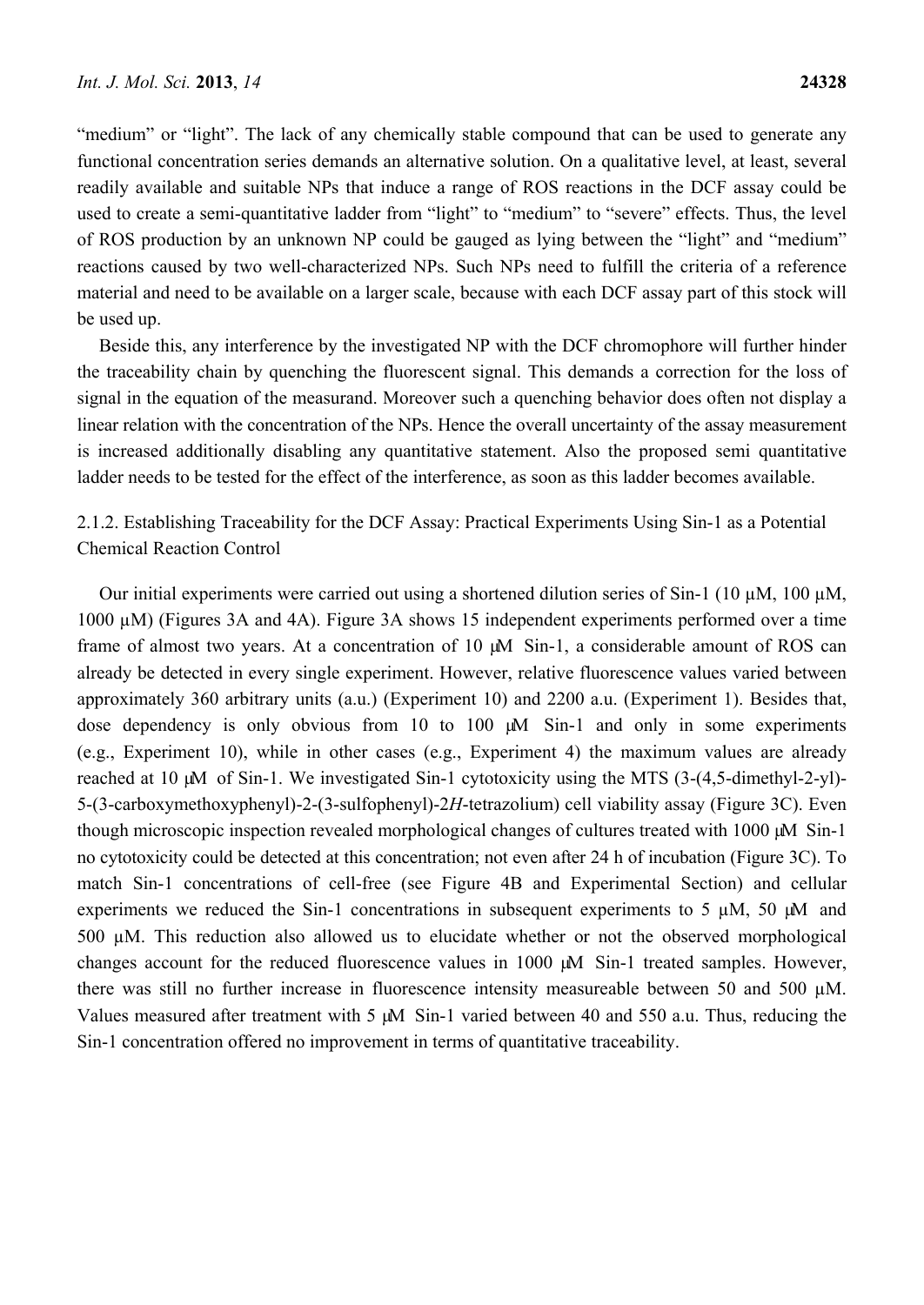**Figure 3.** Absolute values for detecting reactive oxygen species (ROS): After one hour of H2DCF-DA loading, A549 cells were treated for three hours with different concentrations of Sin-1. Arbitrary fluorescence values after blank subtraction are shown. Each bar represents the mean of three technical replicates of an independent experiment and corresponding standard deviations. (**A**) 15 independent experiments using 10, 100 and 1000 µM Sin-1; (**B**) Nine additional independent experiments using reduced Sin-1 concentrations (5, 50, 500 µM); (**C**) Sin-1 concentrations used show no sign of toxicity in A549 cells. Cells were treated for three and 24 hours with the indicated Sin-1 concentrations. CdSO4 served as the chemical reaction control at both time points and induced dose- and time-dependent cytotoxicity.



Nevertheless, because in each and every experiment Sin-1 treatment resulted in detectable induction of ROS we conclude that its usage as a ROS inducer in the DCF assay per se is possible. However, a quantitative estimation of the amount of ROS produced and its relation to an absolute scale is not possible. Hence quantitative comparison of one experiment to another is impossible and with it the establishment of traceability is not feasible.

#### 2.1.3. Experimental Data Adding Quality Control Measures in terms of NP Interference: Multiwalled Carbon Nanotubes as an Example

In parallel to the Sin-1 samples shown in Figure 3, we also performed NP treatments. Figure 4A shows induction of ROS by multiwalled carbon nanotubes (MWCNT) as an illustrative example. Sin-1 controls were performed as described and the results showed a highly similar profile to that shown in Figure 3. Multiwalled carbon nanotubes (MWCNTs) induced ROS in a dose-dependent manner up to 20 µg/mL. However, fluorescence decreased at higher concentrations. Microscopic observation as well as additional acute toxicity assays revealed no obvious signs of cell death (data not shown). Cell-free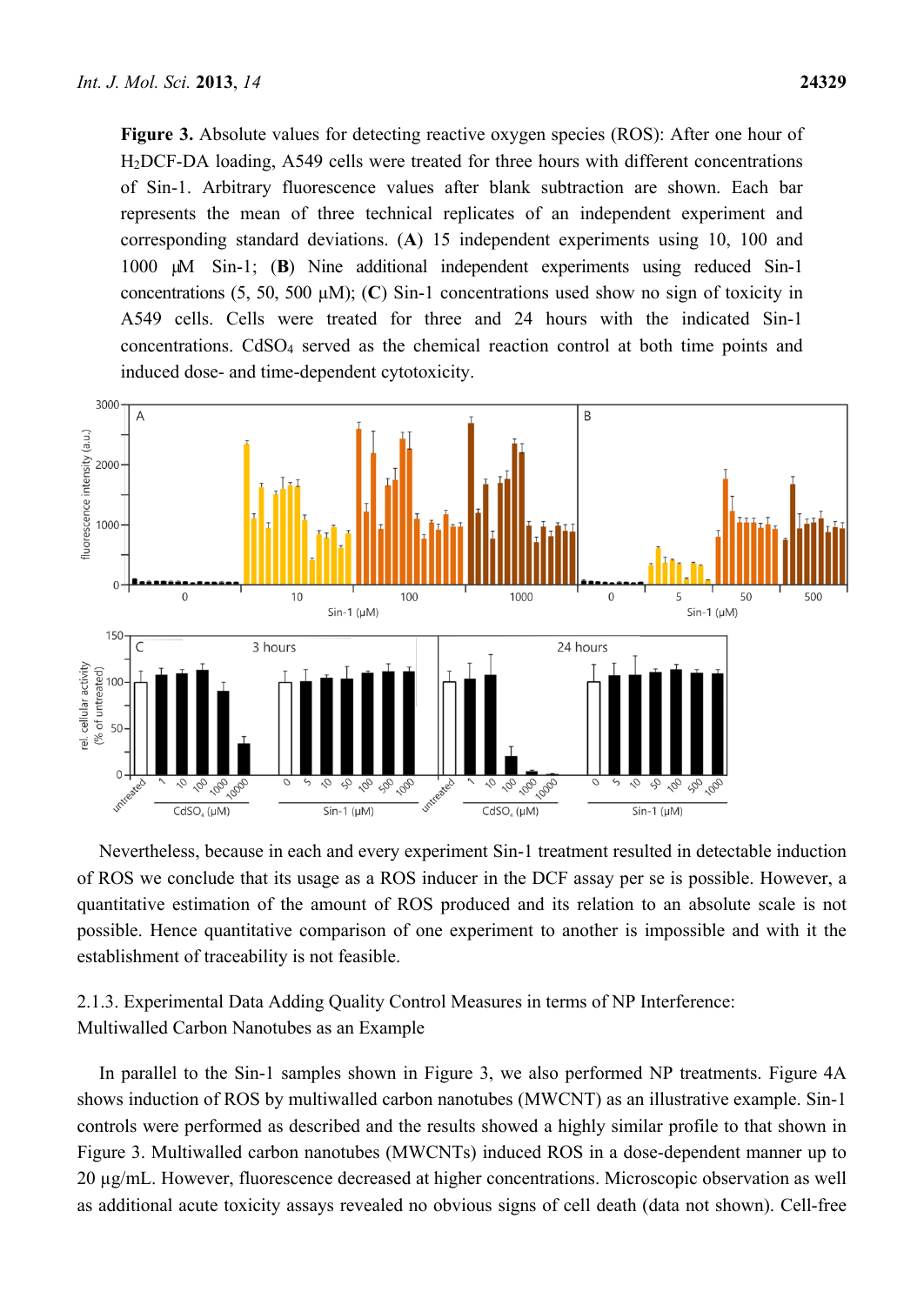control experiments were performed to investigate two possibilities: (i) the NPs' intrinsic ability to induce ROS *(i.e., to process the deacetylated H<sub>2</sub>DCF molecule without any involvement of cellular* reactions); and (ii) a quenching effect caused by MWCNT agglomerates that reduced the existing fluorescent signal from the processed DCF dye.

**Figure 4.** Cell-based 2',7'-dichlorodihydrofluorescein (DCF) assay and corresponding cell-free nanoparticles (NP) interference controls: For each graph, three independent experiments and their standard deviations are shown. In each case, fluorescence was measured after three hours of incubation. (**A**) A549 cells treated with increasing concentrations of Sin-1 and multiwalled carbon nanotubes (MWCNTs), respectively;  $(B)$  The deacetylated form of H<sub>2</sub>DCF, incubated with increasing concentrations of Sin-1 and MWCNTs, in a cell-free environment to estimate the intrinsic oxidative potential of MWCNTs; (**C**) The already fluorescent molecule, DCF, incubated with increasing concentrations of MWCNTs to assess possible quenching effects.

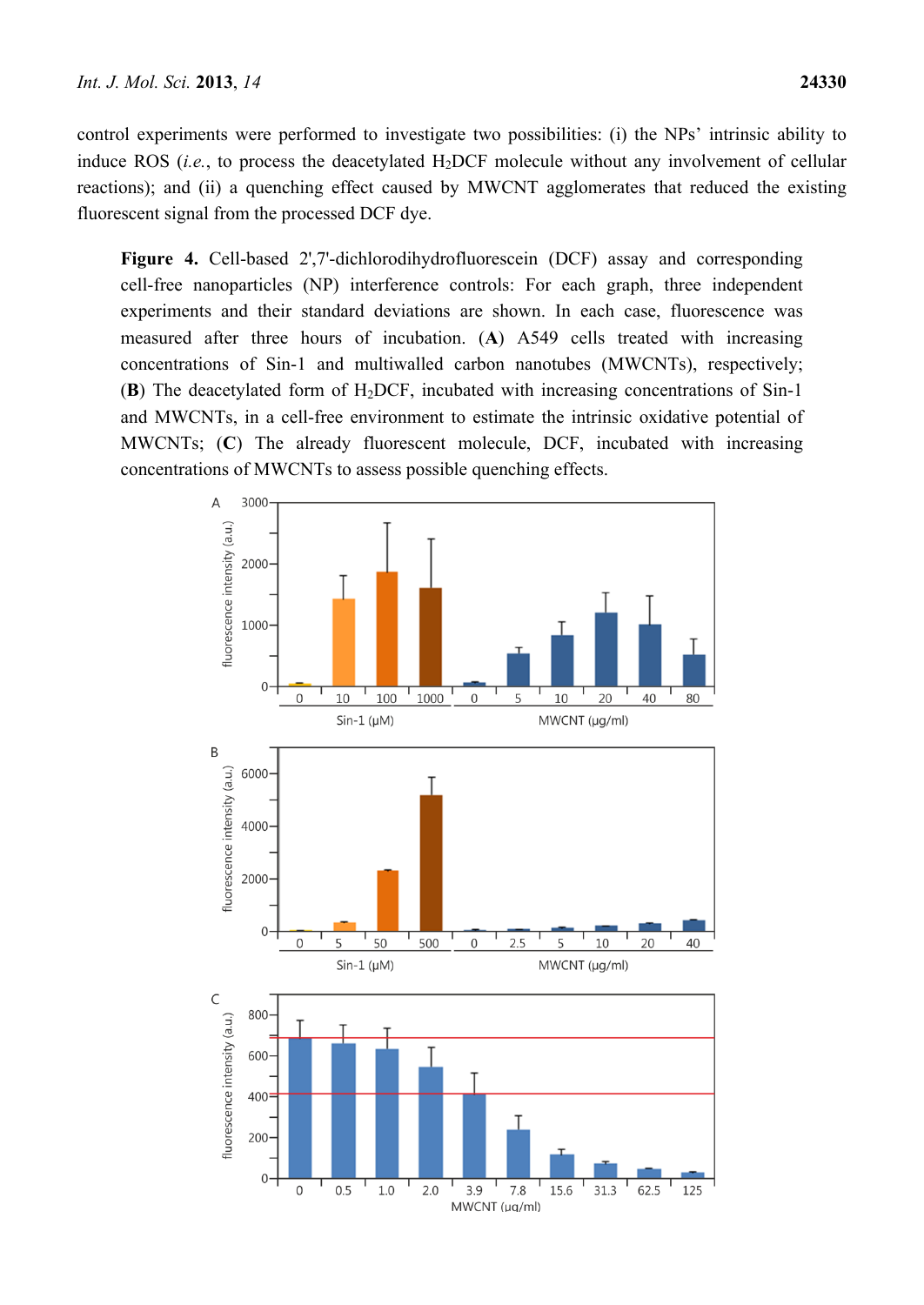$Sin-1$  was also able to process  $H<sub>2</sub>DCF$  in a cell-free environment and, as such, proved to be useful as a chemical reaction control in this setting. Nevertheless, and according to the cellular setup, this is only true in a qualitative manner because the absolute fluorescence values varied similarly (data not shown). As no cells were involved and hence cell death could not limit Sin-1 activity, we observe a dose-response relationship. MWCNTs themselves only marginally process the  $H<sub>2</sub>DCF$  molecule (Figure 4B).

Adding MWCNTs to the fluorescent DCF dye revealed a dose-dependent quenching effect of these NPs (Figure 4C). At a concentration of 3.9 µg/mL, a 40% reduction in fluorescence intensity was already observed. We conclude that the reduction in signal intensity detected in the cellular assay (Figure 4A) was due to this quenching effect. However, the quenching starts already at very low concentrations. It is thus most likely that the MWCNT preparation used here [46] induced even more ROS production in cells than can be detected with the DCF assay performed as described. It is impossible to re-calculate, extrapolate or even estimate the real level of ROS production in cells from our cell-free controls. Rather, the control results served as qualitative evidence for whether or not interference by a particular type of NP occurred.

#### **3. Experimental Section**

#### *3.1. Nanoparticles*

We used MWCNTs from Bayer Technologies Service (Baytubes®, Leverkusen, Germany) and a thorough characterization has already been published [46]. For our experiments, MWCNTs were dispersed at a stock concentration of 250 µg/mL by sonication (10 min ultrasonic bath) in ultrapure water containing 160 ppm Pluronic F127 (Sigma, Buchs, Switzerland). Because MWCNTs are hydrophobic, the non-ionic biocompatible detergent Pluronic F127 was used to obtain homogeneous suspensions.

#### *3.2. Cell Culture*

The human alveolar epithelial cell line A549 (ATCC: CCL-185) [48] was obtained from American Type Culture Collection and grown in RPMI-1640 cell culture medium (Sigma, Buchs, Switzerland) supplemented with 10% fetal calf serum (FCS, Lonza, Visp, Switzerland), 0.2 mg/mL L-glutamine (Gibco, Life Technologies, Zug, Switzerland), 50 µg/mL penicillin (Gibco, Life Technologies, Zug, Switzerland), 50 µg/mL streptomycin (Gibco, Life Technologies, Zug, Switzerland) and 100 µg/mL neomycin (Gibco, Life Technologies, Zug, Switzerland) in humified air at 37  $\mathbb{C}$  and 5% CO<sub>2</sub>. Cells were subcultured at approximately 80%–90% confluency using 0.5% Trypsin-EDTA (Sigma, Buchs, Switzerland).

#### *3.3. Determination of ROS by DCF Assay*

#### 3.3.1. Preparation and Handling of Sin-1

A 1 mM stock solution of Sin-1 (Sigma, Buchs, Switzerland; #M5793) is prepared in HBSS and either immediately further diluted in HBSS or frozen in single-use aliquots. This step has to be performed as fast as possible. Dilutions are prepared as close to the time of usage as possible. Any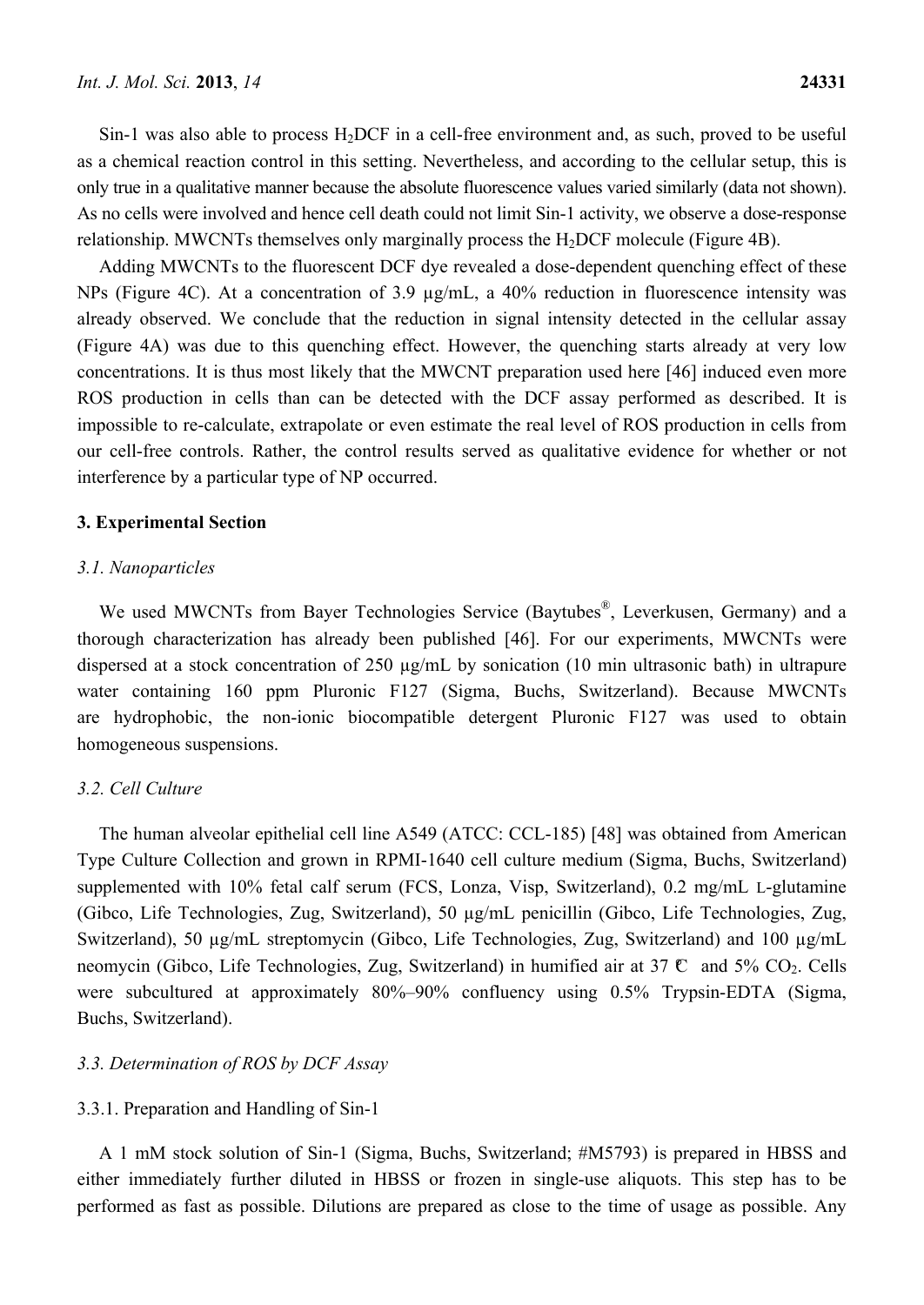delay between preparation of stock (or thawing of the stock aliquot), dilution and cell treatment has to be avoided. Because of the reactive and thus unstable nature of Sin-1, any delays and handling issues at this stage are the most likely cause of variations in results.

#### 3.3.2. Cell-Based DCF Assay

To determine the formation of ROS in A549 cells, the DCF assay was performed [30]. Briefly, A549 cells were seeded into 96-well plates at a density of  $2 \times 10^4$  cells per well in a volume of 200 µL complete cell culture medium on the day prior to treatment. Cells were incubated for 60 min in 50  $\mu$ M H<sub>2</sub>DCF-DA (Molecular Probes, Invitrogen, Basel, Switzerland) in HBSS at 37  $\mathbb{C}$  and 5% CO<sub>2</sub>. After two washing steps with prewarmed HBSS the cells were treated with increasing concentrations of 100 µL Sin-1 and MWCNT, respectively, at 37  $\mathbb{C}$  and 5% CO<sub>2</sub>. Fluorescence intensity was measured after 1, 2, 3 and 4 h from the same plate using a FLX800 fluorescence microplate reader (BioTEK Instruments, Winooski, VT, USA) at an excitation wavelength of 485 nm and an emission wavelength of 528 nm. Only values from the 3-hour reading point are shown in the Results Section.

#### 3.3.3. Cell-Free Interference Controls

#### 3.3.3.1. Intrinsic ROS Activity of NPs

To assess the intrinsic activity of MWCNTs to process the  $H<sub>2</sub>DCF$  molecule to its fluorescent form (DCF), the  $H<sub>2</sub>DCF-DA$  has to be deacetylated prior to incubation with increasing MWCNT concentrations. Therefore, 1 volume (e.g., 1 mL) of a 1 mM stock solution of  $H<sub>2</sub>DCF-DA$  in methanol was mixed with 20 volumes (e.g., 20 mL) of 0.01 M NaOH in a beaker protected from light and stirred for 30 min at room temperature. Adding 75 volumes (75 mL) of 33 mM  $NaH<sub>2</sub>PO<sub>4</sub>$  stopped the reaction. The resulting solution contains 50  $\mu$ M H<sub>2</sub>DCF.

In a 96-well plate, 50  $\mu$  of the 50  $\mu$ M H<sub>2</sub>DCF were mixed with increasing concentrations of Sin-1 and MWCNTs, respectively, resulting in 100 µL total volume that was comparable to the cell-based assay. However, the concentrations are halved. Following the cell-based assay, fluorescence intensities were measured after 1, 2, 3 and 4 h of incubation. Only the 3-hour reading points are shown.

#### 3.3.3.2. Quenching Effect of NPs

The fluorescent dye DCF (Sigma, Buchs, Switzerland) is commercially available. In a 96-well plate, 50 µL of a 2.5 µM solution of DCF were mixed with 50 µL of increasing MWCNT concentrations and fluorescence intensities were measured as described above.

#### *3.4. Assessment of Cytotoxicity Using the MTS Cell Viability Assay*

CellTiter 96® AQueous One Solution (Promega, Duebendorf, Switzerland) was used according to the manufacturer's protocol. Briefly, A549 cells were seeded into 96-well plates at a density of 8000 cells per well in 200 µL complete cell culture medium on the day prior to treatment. For each time point (3 h, 24 h) a separate plate is necessary. Cells were then incubated with increasing concentrations of Sin-1 or CdSO<sub>4</sub> in 100 µL complete cell culture medium, respectively, at 37  $\mathbb{C}$  and 5% CO<sub>2</sub>. After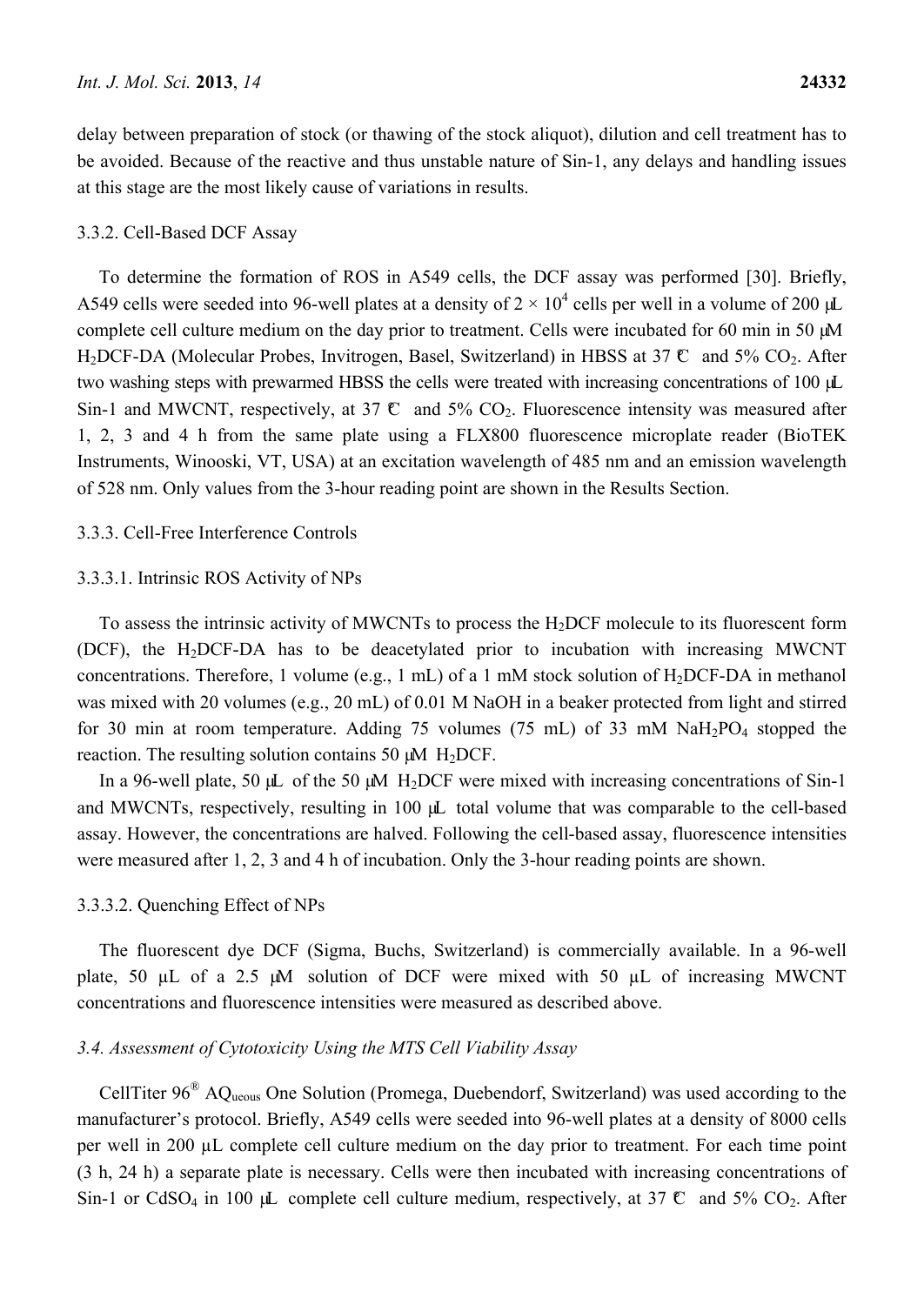3 and 24 h medium was replaced by 120 µL MTS working solution (composed of 100 µL phenol red free RPMI plus 20 µL MTS). After one hour of incubation at 37  $\mathbb{C}$  and 5% CO<sub>2</sub> absorbance was measured at 490 nm. Data are presented in % of the untreated control sample and represent the mean of 3 independent experiments and its standard deviation.

#### *3.5. Data Processing (MTS & DCF)*

Blank samples containing no cells (or in case of cell-free interference assessment no  $H<sub>2</sub>DCF$ ) but treated exactly the same way (with NP or chemical control stimuli, all washing steps (if necessary), *etc.*) were always run in parallel on the same 96-well plate. Values given in the graphs are blank-corrected arbitrary units (a.u.).

#### **4. Conclusions**

The production of ROS plays a central role in cellular reactions involving NPs. To take this into account, any ROS-detecting assay needs to measure ROS production as reliably and reproducibly as possible. Furthermore, an internal measuring scale has to be established to enable traceability and finally comparability. Such an internal measuring stick is in most cases a chemical compound that functions as a positive control. A concentration series of the chemical reaction control allows the determination of its  $EC_{50}$  value, thereby proving correct functioning of the assay within very narrow quality limits.

Our results show that Sin-1 can be used as a qualitative control to induce  $H<sub>2</sub>DCF$  processing in a cellular, as well as a cell-free environment, only answering the one question: Did the assay work: Yes or No? However, because of the large variations in the observed fluorescence values between independent experiments, it is not possible to use Sin-1 as a quantitative internal measuring scale for the DCF assay. Furthermore, we think it is generally very hard to find a suitable chemical reaction control that functions as a reliable quantitative measuring scale for any *in vitro* ROS-detecting assay. Theoretically, the compound of interest has to fulfill the following requirements:

- be non-toxic at a radical generating concentration;
- be chemically stable without solvent;
- be dilutable in water (biological fluids);
- generate a stable rate of radical formation in solution/suspension over time (months/years).

Because of their high surface to volume ratio and reactive surface in general, certain NPs might fulfill (at least some of) these requirements. In addition, they have to fulfill the criteria of a reference material and should (at best), be generated in large amounts by a national measurement institute.

However, certain aspects still have to be kept in mind; for example, agglomeration of NPs in cell culture media and the associated different sedimentation/diffusion behaviors and, as a consequence, unknown dosage on the cells (effective dose). NP interference (quenching) constitutes an additional factor to be considered. Despite the obvious NP-related issues, we suggest searching for suitable NPs meeting these criteria that induce dose-dependent levels of ROS. These particles should then be introduced as a semiquantitative internal measuring scale. Calibration of this scale would then allow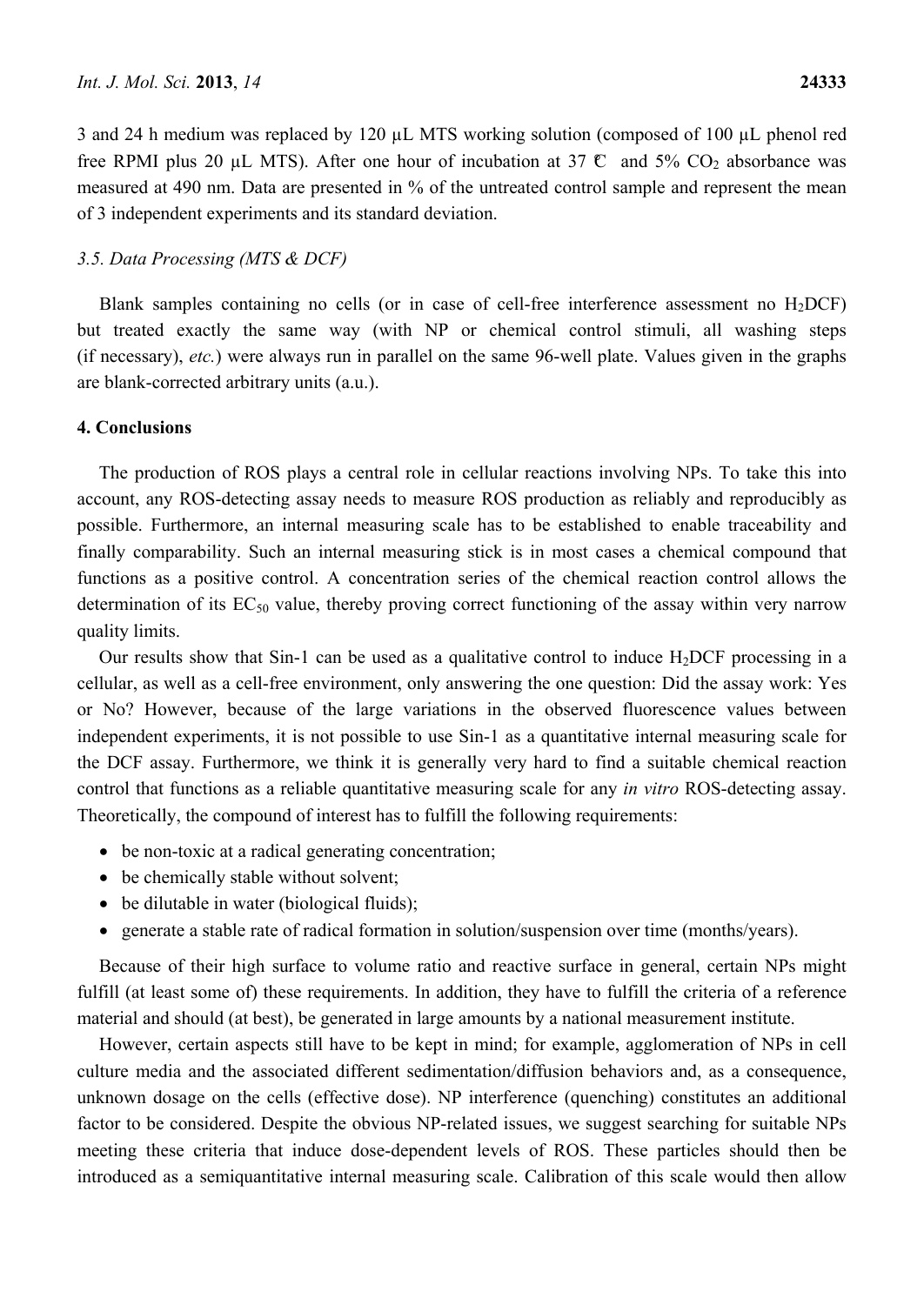categorization of unknown chemicals, particles, any type of compound, as a "light", "medium" or "severe" ROS-inducing agent.

#### **Acknowledgments**

This work was supported by CCMX (MATLIFE) through the project VIGO (Contract No. 350601) and Empa internal grant support.

#### **Conflicts of Interest**

The authors declare no conflicts of interest.

#### **References**

- 1. Riehemann, K.; Schneider, S.W.; Luger, T.A.; Godin, B.; Ferrari, M.; Fuchs, H. Nanomedicine-challenge and perspectives. *Angew. Chem. Int. Ed. Engl.* **2009**, *48*, 872–897.
- 2. Nel, A.; Xia, T.; Madler, L.; Li, N. Toxic potential of materials at the nanolevel. *Science* **2006**, *311*, 622–627.
- 3. Warheit, D.B. How meaningful are the results of nanotoxicity studies in the absence of adequate material characterization? *Toxicol. Sci.* **2008**, *101*, 183–185.
- 4. Warheit, D.B.; Laurence, B.R.; Reed, K.L.; Roach, D.H.; Reynolds, G.A.; Webb, T.R. Comparative pulmonary toxicity assessment of single-wall carbon nanotubes in rats. *Toxicol. Sci.*  **2004**, *77*, 117–125.
- 5. Warheit, D.B.; Webb, T.R.; Reed, K.L.; Frerichs, S.; Sayes, C.M. Pulmonary toxicity study in rats with three forms of ultrafine-TiO2 particles: Differential responses related to surface properties. *Toxicology* **2007**, *230*, 90–104.
- 6. Bury, N.R.; Wood, C.M. Mechanism of branchial apical silver uptake by rainbow trout is via the proton-coupled Na(+) channel. *Am. J. Physiol.* **1999**, *277*, 1385–1391.
- 7. Fabrega, J.; Luoma, S.N.; Tyler, C.R.; Galloway, T.S.; Lead, J.R. Silver nanoparticles: Behaviour and effects in the aquatic environment. *Environ. Int.* **2011**, *37*, 517–531.
- 8. Aruoja, V.; Dubourguier, H.C.; Kasemets, K.; Kahru, A. Toxicity of nanoparticles of CuO, ZnO and TiO<sup>2</sup> to microalgae *Pseudokirchneriella subcapitata*. *Sci. Total Environ.* **2009**, *407*, 1461–1468.
- 9. Ganesh, R.; Smeraldi, J.; Hosseini, T.; Khatib, L.; Olson, B.H.; Rosso, D. Evaluation of nanocopper removal and toxicity in municipal wastewaters. *Environ. Sci. Technol.* **2010**, *44*, 7808–7813.
- 10. Griffitt, R.J.; Luo, J.; Gao, J.; Bonzongo, J.C.; Barber, D.S. Effects of particle composition and species on toxicity of metallic nanomaterials in aquatic organisms. *Environ. Toxicol. Chem.* **2008**, *27*, 1972–1978.
- 11. Griffitt, R.J.; Weil, R.; Hyndman, K.A.; Denslow, N.D.; Powers, K.; Taylor, D.; Barber, D.S. Exposure to copper nanoparticles causes gill injury and acute lethality in zebrafish (*Danio rerio*). *Environ. Sci. Technol.* **2007**, *41*, 8178–8186.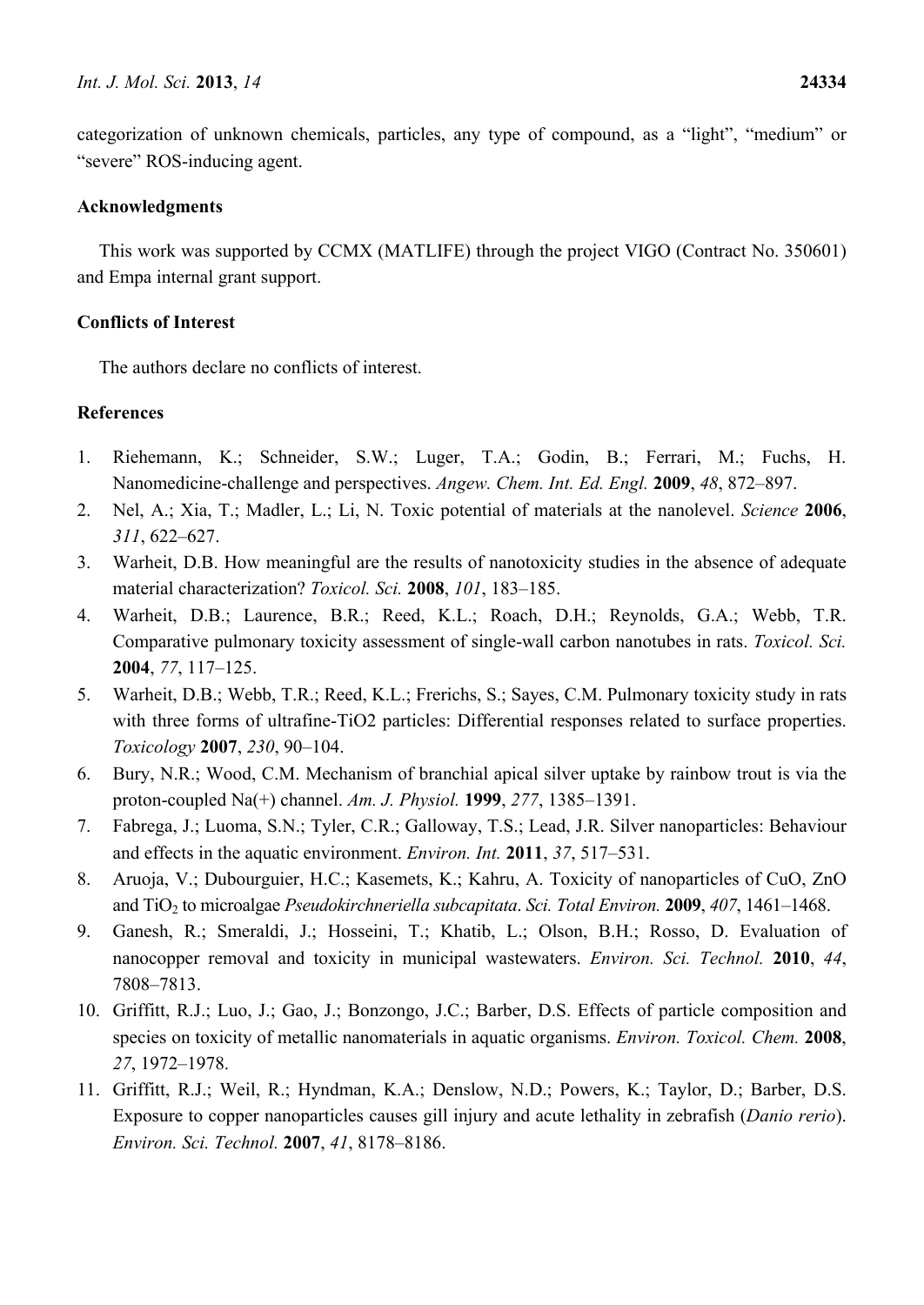- 12. Heng, B.C.; Zhao, X.; Tan, E.C.; Khamis, N.; Assodani, A.; Xiong, S.; Ruedl, C.; Ng, K.W.; Loo, J.S. Evaluation of the cytotoxic and inflammatory potential of differentially shaped zinc oxide nanoparticles. *Arch. Toxicol.* **2011**, *85*, 1517–1528.
- 13. Karlsson, H.L.; Cronholm, P.; Gustafsson, J.; Moller, L. Copper oxide nanoparticles are highly toxic: A comparison between metal oxide nanoparticles and carbon nanotubes. *Chem. Res. Toxicol.*  **2008**, *21*, 1726–1732.
- 14. Kim, J.S.; Kuk, E.; Yu, K.N.; Kim, J.H.; Park, S.J.; Lee, H.J.; Kim, S.H.; Park, Y.K.; Park, Y.H.; Hwang, C.Y.; *et al.* Antimicrobial effects of silver nanoparticles. *Nanomedicine* **2007**, *3*, 95–101.
- 15. Pujalte, I.; Passagne, I.; Brouillaud, B.; Treguer, M.; Durand, E.; Ohayon-Courtes, C.; L'Azou, B. Cytotoxicity and oxidative stress induced by different metallic nanoparticles on human kidney cells. *Part. Fibre Toxicol.* **2011**, *8*, 10.
- 16. Hancock, J.T.; Desikan, R.; Neill, S.J. Role of reactive oxygen species in cell signalling pathways. *Biochem. Soc. Trans.* **2001**, *29*, 345–350.
- 17. Donaldson, K.; Stone, V.; Borm, P.J.; Jimenez, L.A.; Gilmour, P.S.; Schins, R.P.; Knaapen, A.M.; Rahman, I.; Faux, S.P.; Brown, D.M.; *et al.* Oxidative stress and calcium signaling in the adverse effects of environmental particles (PM10). *Free Radic Biol. Med.* **2003**, *34*, 1369–1382.
- 18. Latella, L.; Sacco, A.; Pajalunga, D.; Tiainen, M.; Macera, D.; D'Angelo, M.; Felici, A.; Sacchi, A.; Crescenzi, M. Reconstitution of cyclin D1-associated kinase activity drives terminally differentiated cells into the cell cycle. *Mol. Cell Biol.* **2001**, *21*, 5631–5643.
- 19. Johnston, H.J.; Hutchison, G.R.; Christensen, F.M.; Peters, S.; Hankin, S.; Aschberger, K.; Stone, V. A critical review of the biological mechanisms underlying the *in vivo* and *in vitro* toxicity of carbon nanotubes: The contribution of physico-chemical characteristics. *Nanotoxicology* **2010**, *4*, 207–246.
- 20. Donaldson, K.; Brown, D.M.; Mitchell, C.; Dineva, M.; Beswick, P.H.; Gilmour, P.; MacNee, W. Free radical activity of PM10: Iron-mediated generation of hydroxyl radicals. *Environ. Health Perspect.* **1997**, *105*, 1285–1289.
- 21. Held, P. *An Introduction to Reactive Oxygen Species*; BioTek White Paper: Winooski, VT, USA, 2010.
- 22. Ruch, W.; Cooper, P.H.; Baggiolini, M. Assay of  $H_2O_2$  production by macrophages and neutrophils with homovanillic acid and horse-radish peroxidase. *J. Immunol. Methods* **1983**, *63*, 347–357.
- 23. Zhou, M.; Diwu, Z.; Panchuk-Voloshina, N.; Haugland, R.P. A stable nonfluorescent derivative of resorufin for the fluorometric determination of trace hydrogen peroxide: Applications in detecting the activity of phagocyte NADPH oxidase and other oxidases. *Anal. Biochem.* **1997**, *253*, 162–168.
- 24. Halliwell, B.; Whiteman, M. Measuring reactive species and oxidative damage *in vivo* and in cell culture: How should you do it and what do the results mean? *Br. J. Pharmacol.* **2004**, *142*, 231–255.
- 25. Gasser, M.; Wick, P.; Clift, M.J.; Blank, F.; Diener, L.; Yan, B.; Gehr, P.; Krug, H.F.; Rothen-Rutishauser, B. Pulmonary surfactant coating of multi-walled carbon nanotubes (MWCNTs) influences their oxidative and pro-inflammatory potential *in vitro*. *Part. Fibre Toxicol.* **2012**, *9*, 17.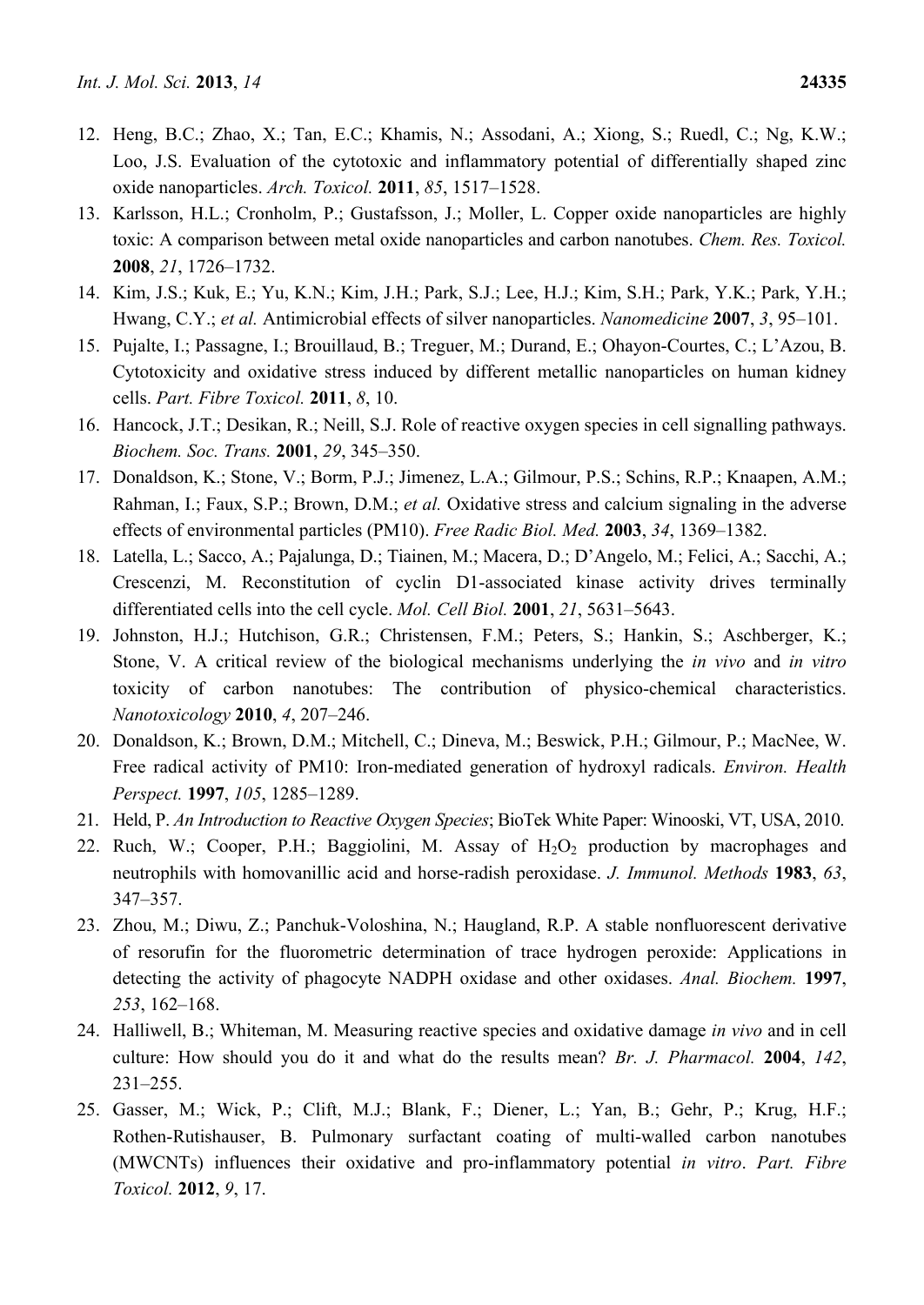- oxygen and nitrogen: *in vitro* and *in vivo* considerations. *Am. J. Physiol. Regul. Integr. Comp. Physiol.* **2004**, *286*, 431–444.
- 27. Kalyanaraman, B.; Darley-Usmar, V.; Davies, K.J.; Dennery, P.A.; Forman, H.J.; Grisham, M.B.; Mann, G.E.; Moore, K.; Roberts, L.J., 2nd; Ischiropoulos, H. Measuring reactive oxygen and nitrogen species with fluorescent probes: Challenges and limitations. *Free Radic. Biol. Med.*  **2012**, *52*, 1–6.
- 28. Rothe, G.; Valet, G. Flow cytometric analysis of respiratory burst activity in phagocytes with hydroethidine and 2',7'-dichlorofluorescin. *J. Leukoc. Biol.* **1990**, *441*, 440–448.
- 29. Wardman, P. Methods to measure the reactivity of peroxynitrite-derived oxidants toward reduced fluoresceins and rhodamines. *Methods Enzymol.* **2008**, *441*, 261–282.
- 30. Shulaev, V.; Oliver, D.J. Metabolic and proteomic markers for oxidative stress. New tools for reactive oxygen species research. *Plant Physiol.* **2006**, *141*, 367–372.
- 31. Kohno, M. Applications of electron spin resonance spectrometry for reactive oxygen species and reactive nitrogen species research. *J. Clin. Biochem. Nutr.* **2010**, *47*, 1–11.
- 32. Hermans, N.; Cos, P.; Maes, L.; de Bruyne, T.; Vanden Berghe, D.; Vlietinck, A.J.; Pieters, L. Challenges and pitfalls in antioxidant research. *Curr. Med. Chem.* **2007**, *14*, 417–430.
- 33. Hartley, D.P.; Kolaja, K.L.; Reichard, J.; Petersen, D.R. 4-Hydroxynonenal and malondialdehyde hepatic protein adducts in rats treated with carbon tetrachloride: Immunochemical detection and lobular localization. *Toxicol. Appl. Pharmacol.* **1999**, *161*, 23–33.
- 34. van Acker, S.A.; van den Berg, D.J.; Tromp, M.N.; Griffioen, D.H.; van Bennekom, W.P.; van der Vijgh, W.J.; Bast, A. Structural aspects of antioxidant activity of flavonoids. *Free Radic. Biol. Med.* **1996**, *20*, 331–342.
- 35. Hodges, D.M.; DeLong, J.M.; Forney, C.F.; Prange, R.K. Improving the thiobarbituric acid-reactive-substances assay for estimating lipid peroxidation in plant tissues containing anthocyanin and other interfering compounds. *Planta* **1999**, *207*, 604–611.
- 36. Byrdwell, W.C.; Neff, W.E. Dual parallel electrospray ionization and atmospheric pressure chemical ionization mass spectrometry (MS), MS/MS and MS/MS/MS for the analysis of triacylglycerols and triacylglycerol oxidation products. *Rapid Commun. Mass Spectrom.* **2002**, *16*, 300–319.
- 37. Buerki-Thurnherr, T.; Xiao, L.; Diener, L.; Arslan, O.; Hirsch, C.; Maeder-Althaus, X.; Grieder, K.; Wampfler, B.; Mathur, S.; Wick, P.; *et al. In vitro* mechanistic study towards a better understanding of ZnO nanoparticle toxicity. *Nanotoxicology* **2013**, *7*, 402–416.
- 38. Keston, A.S.; Brandt, R. The fluorometric analysis of ultramicro quantities of hydrogen peroxide. *Anal. Biochem.* **1965**, *11*, 1–5.
- 39. Bureau International des Poids et Mesures (BIPM). International Vocabulary of Metrology: Basic and General Concepts and Associated Terms (VIPM). In *The Joint Committee for Guides in Metrology (JCGM)*; BIPM: Sevres Cedex, France, 2012; pp. 1–108.
- 40. Hirsch, C.; Roesslein, M.; Krug, H.F.; Wick, P. Nanomaterial cell interactions: Are current *in vitro* tests reliable? *Nanomedicine* **2011**, *6*, 837–847.